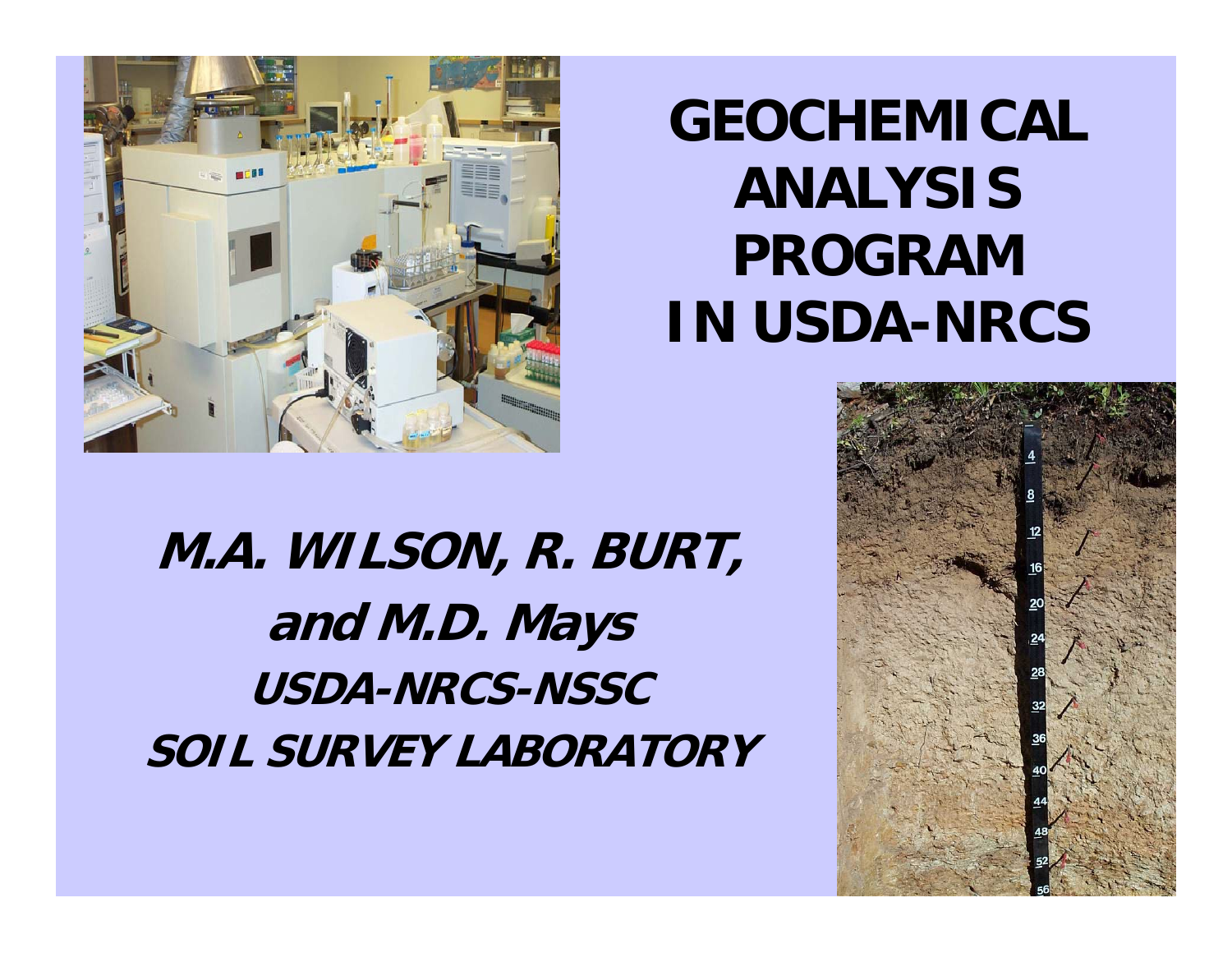## **OBJECTIVES**

• **Trace Elements - background and importance**

• **Present work in the NRCS Soil Survey Laboratory**

• **Future directions/cooperation**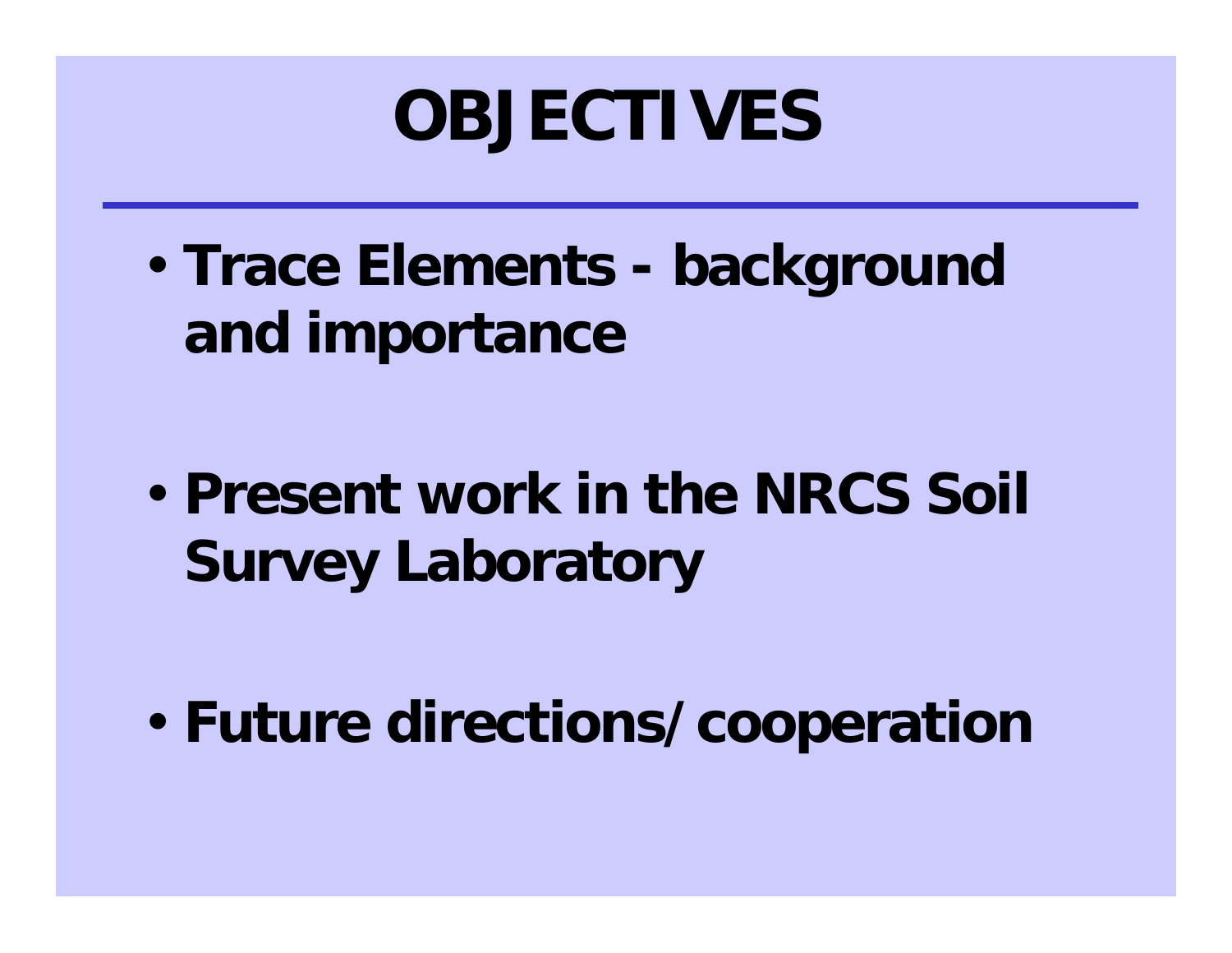### **ELEMENTAL SOURCES IN SOILS**

### **Systematic variability: Attributed to a cause, predictable**

- **Lithogenic - from parent materials**
- **Pedogenic - redistribution by soilforming processes**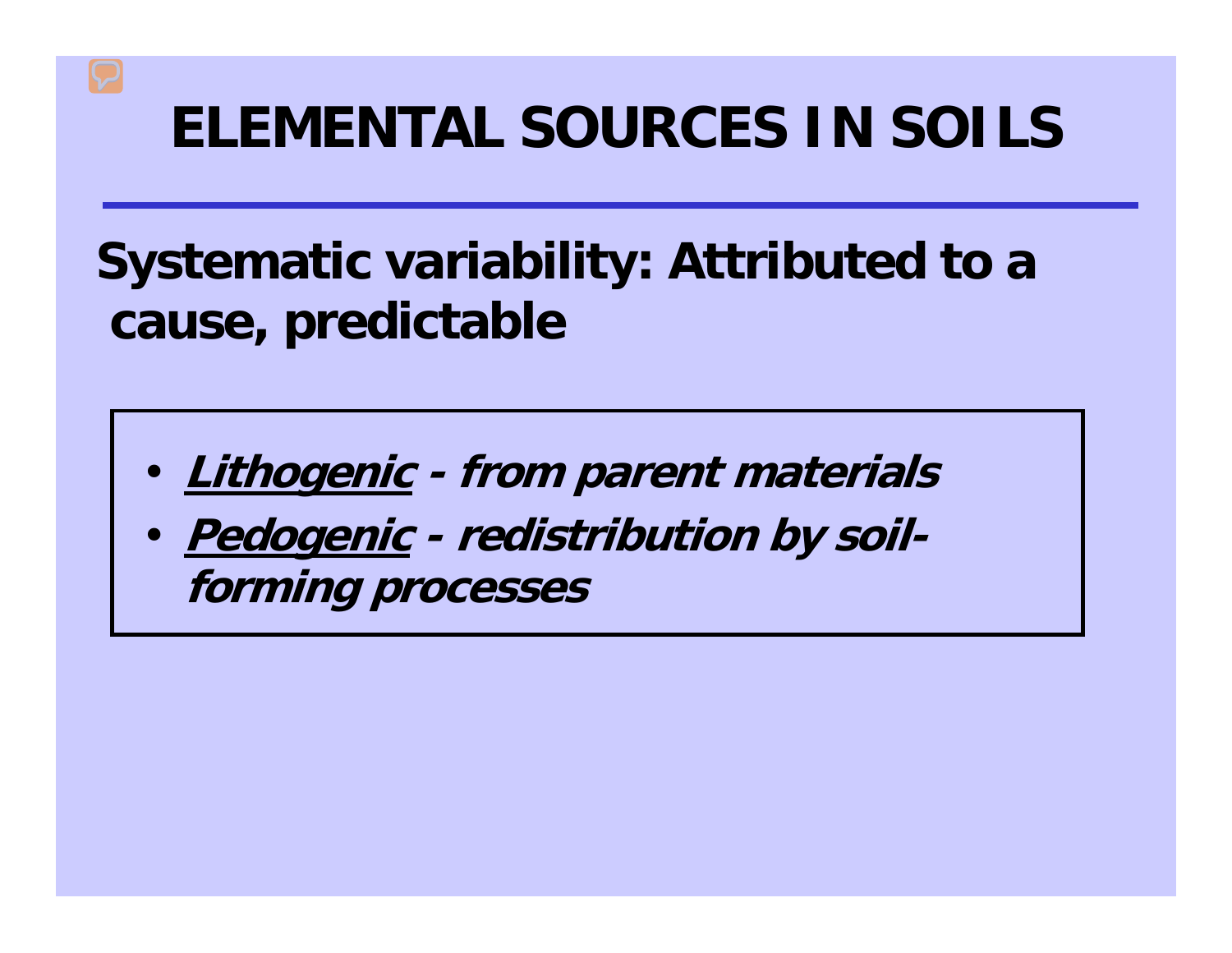### **ELEMENTAL SOURCES IN SOILS**

#### • **Random/Unpredictable variability:**

**Anthropogenic - result of man's activities (urban, industrial, agricultural, mining)**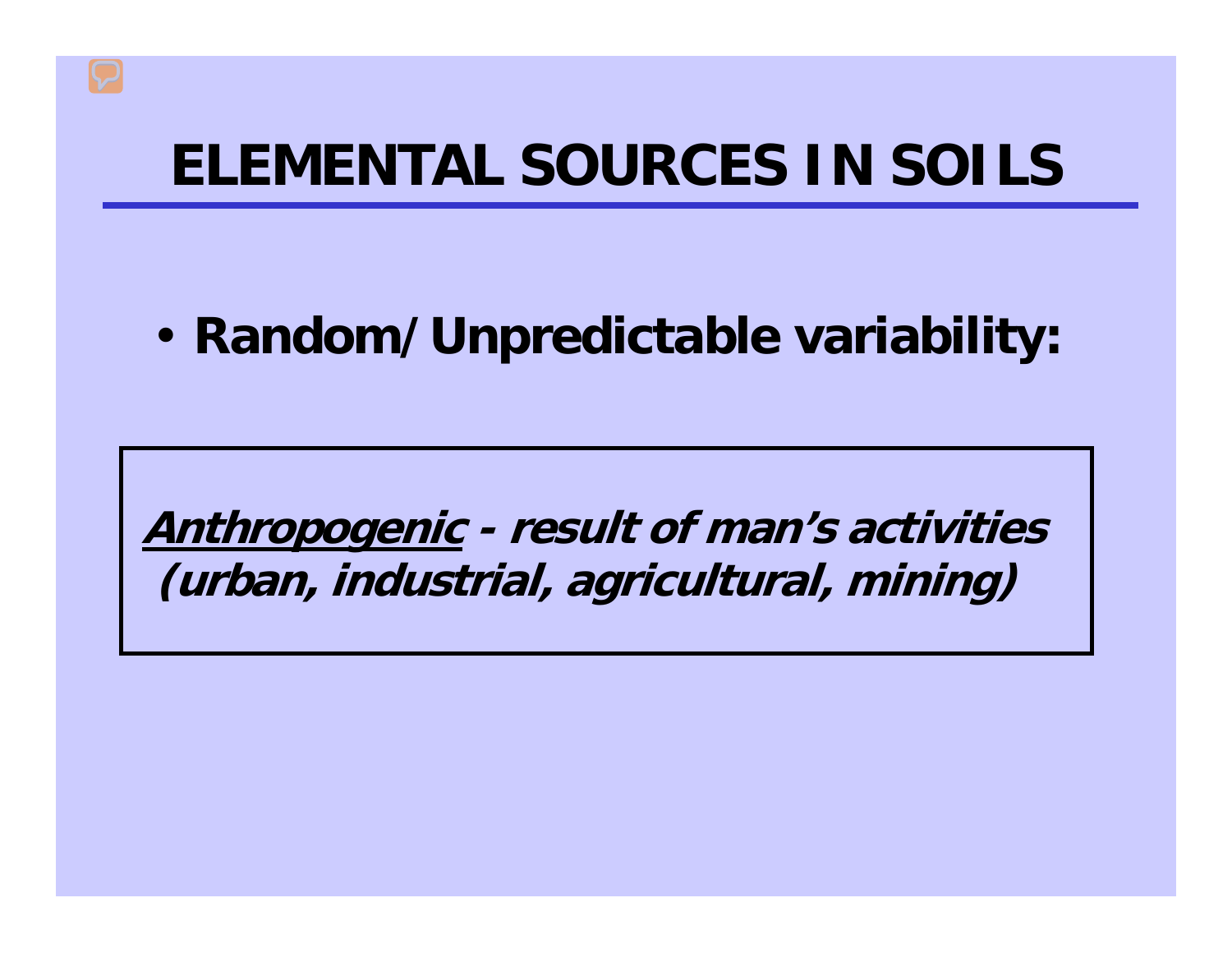### **ANTHROPOGENIC CONTAMINATION**

- **Residential biosolids (e.g., Zn, Cu, Ni, Cd)**
- **Agricultural fertilizers, manures, limestone, gypsum (e.g., Cd, Zn, Ni)**
- **Industrial manufacturing processes (e.g., Cr, Zn, Pb, Hg, As)**
- **Metal Mining and smelting – MT, OK, TN (e.g., Zn, Cd, Cu, Pb)**
- **Fossil Fuels emissions (e.g, Pb, V)**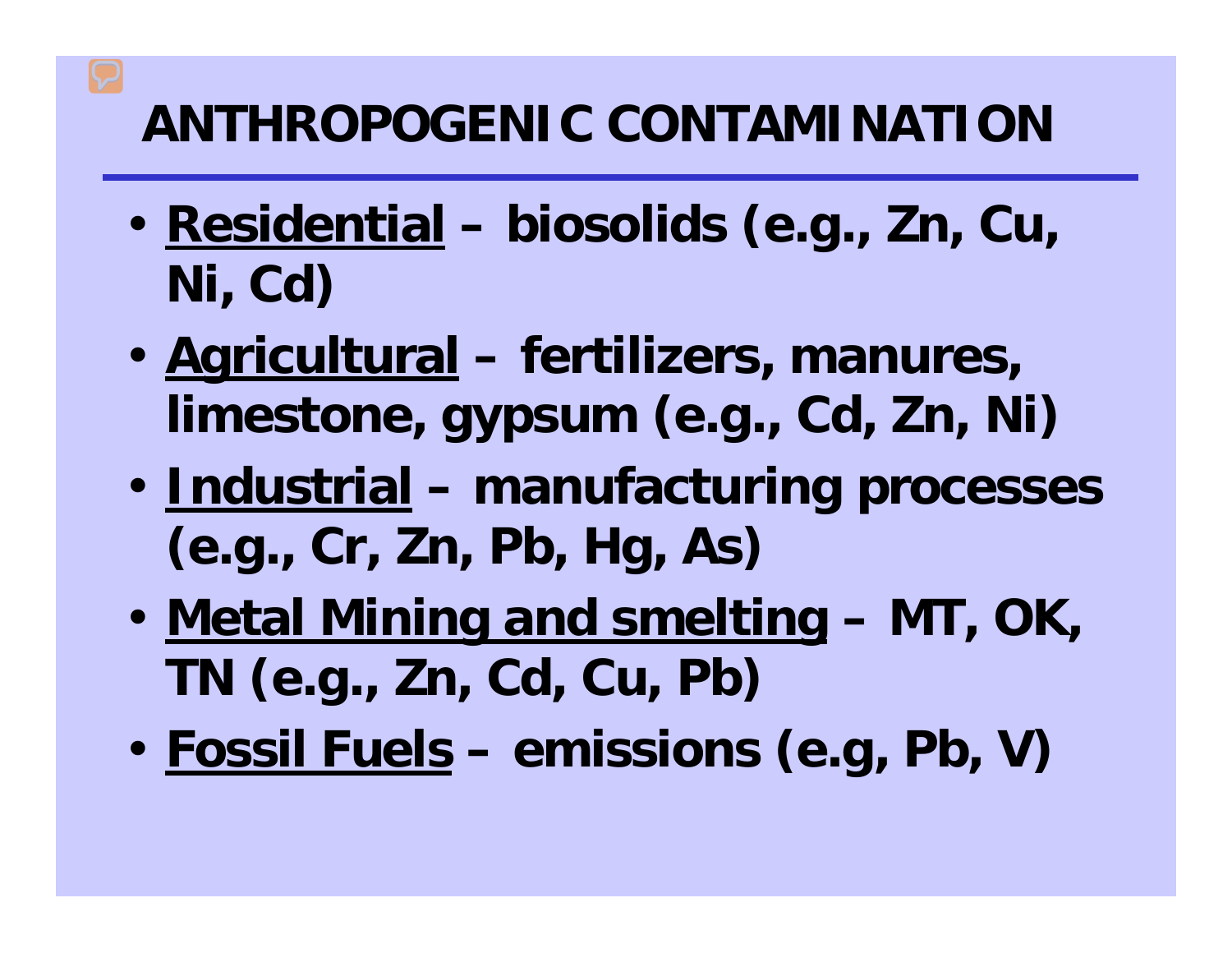### **Elemental Analysis APPLICATIONS TO SOIL SURVEY**

**Soil quality and health-**

**-assessment of soils**

**-background/baseline information**

**-evaluation crop/forage/livestock production suitability**

**Environmental protection**

**-Determine safe levels for waste application**

**-Monitor waste management practices**

**-Evaluating possibility/degree/source/risk of contamination**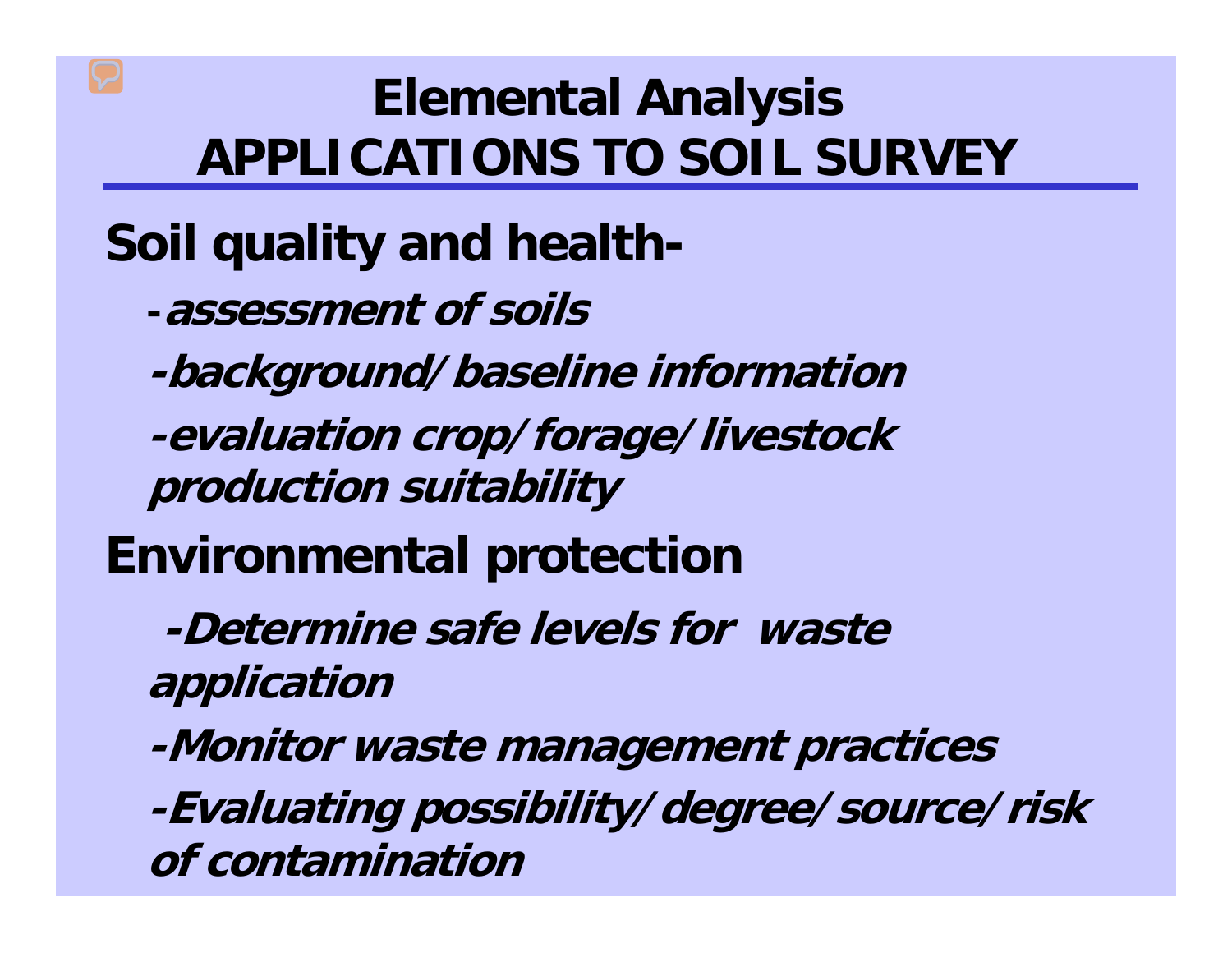### **Elemental Analysis APPLICATIONS TO SOIL SURVEY**

**Defining soils, mapping units. -ranges of properties**

**Pedon and Landscape Processes -Direction/extent of weathering -Determining types/origins of source materials**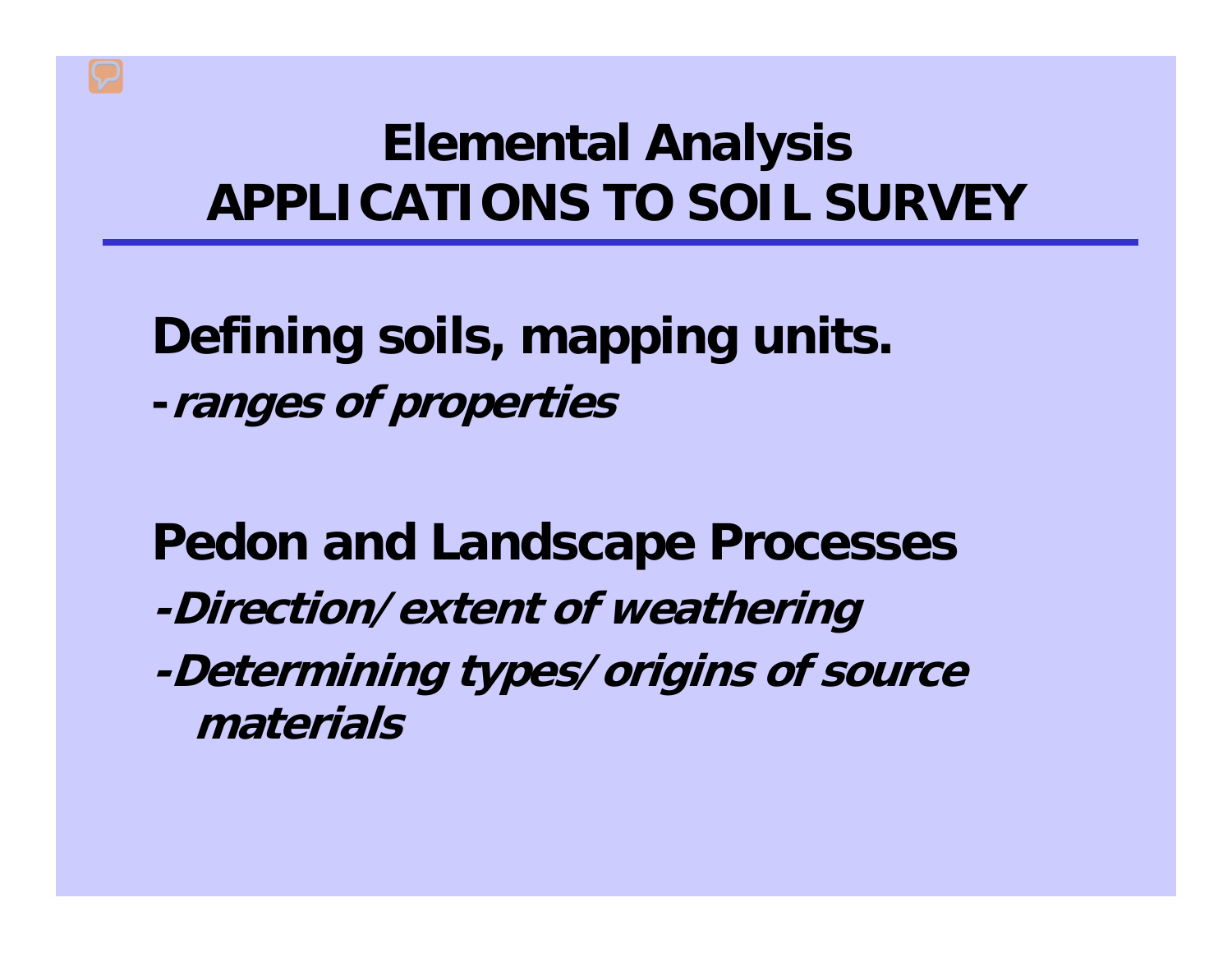# **IONIC FORMS OF TRACE ELEMENTS**

- **Cations - Cd+2, Co+2, Cr+3, Hg+2, Ni+2, Pb+2, Zn+2**
- <u>Oxyanions</u> AsO<sub>4</sub><sup>-3</sup>, B(OH)<sub>4</sub><sup>-1</sup>, CrO<sub>4</sub><sup>-2</sup>,  $MO_{4}^{-2}$ ,  $HSeq_{3}^{-1}$ ,  $SeO_{4}^{-1}$
- **Halogens - F-1, Cl-1, Br-1, I-1**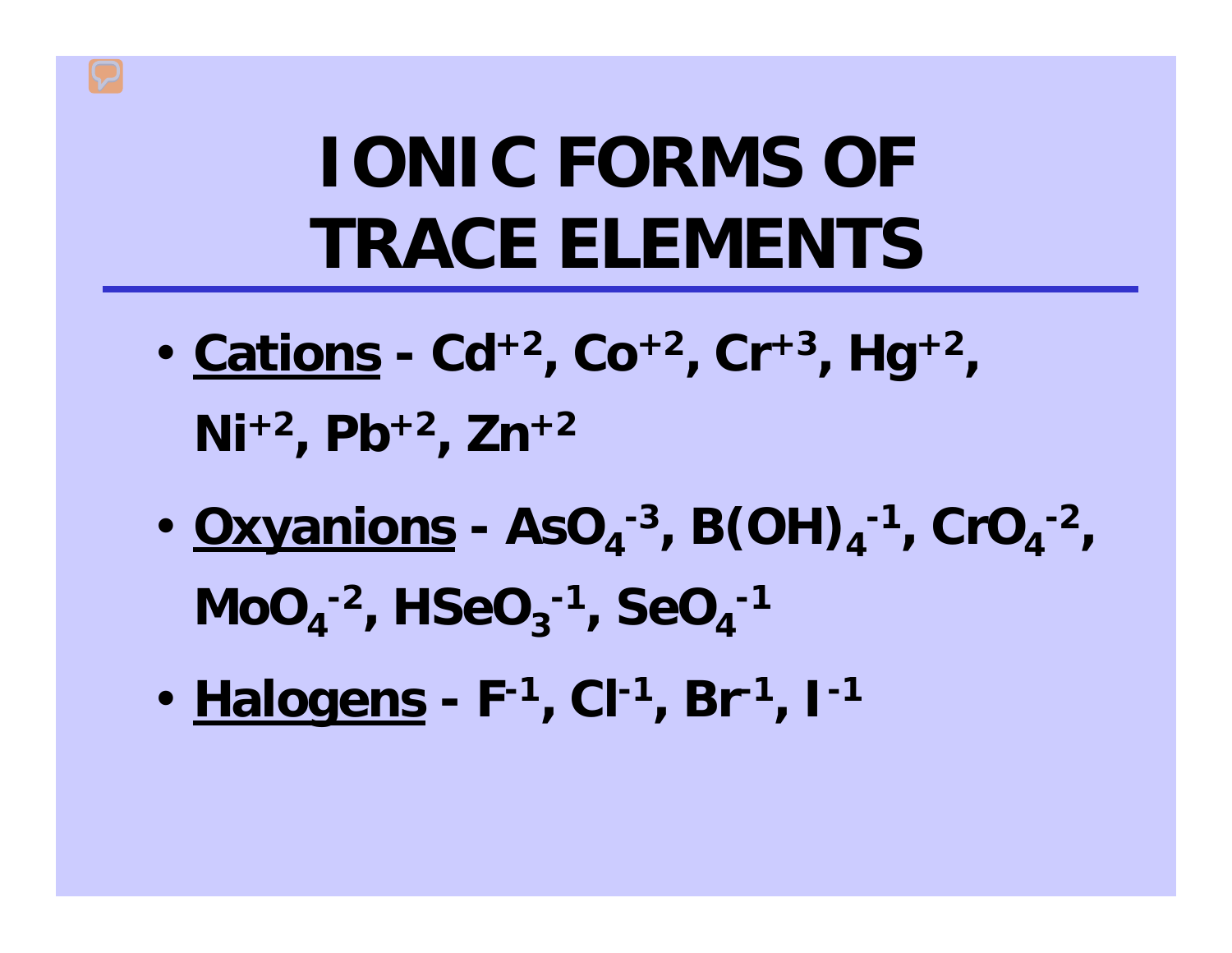# **OXIDATION STATES OF ELEMENTS**

- $\cdot$  Fe =  $+2$ ,  $+3$
- **Mn = +2, +4**
- $\cdot$  As =  $-3$ , 0,  $+3$ ,  $+5$
- $\cdot$  Se =  $-2$ , 0,  $+4$ ,  $+6$
- $\cdot$  Cr =  $+3$ ,  $+6$
- $\cdot$  V =  $+3$ ,  $+4$ ,  $+5$
- **Others: C, N, S, Cu, U**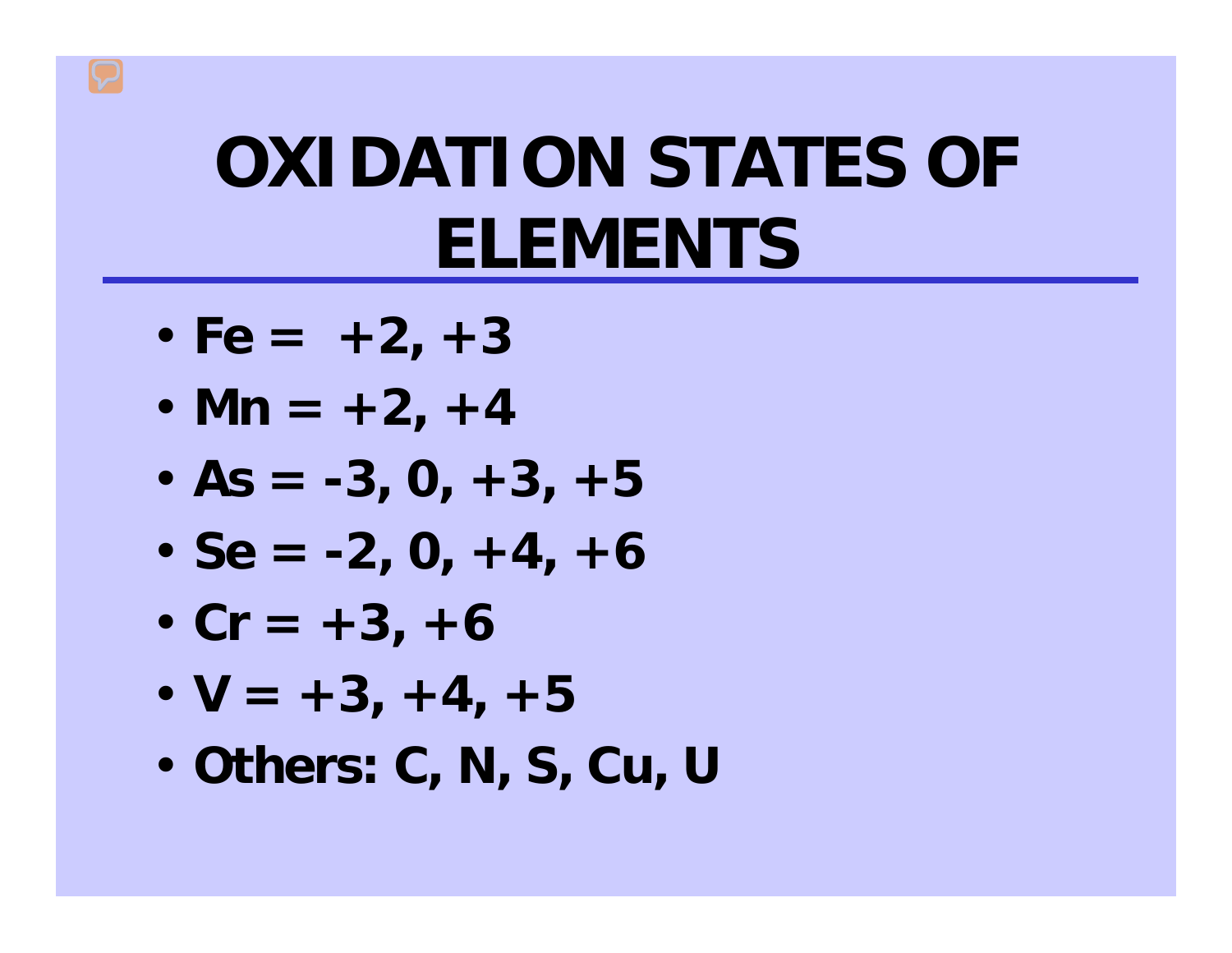# **FORMS OF TRACE ELEMENTS IN SOILS**

- **Aqueous species**
- **Sorbed onto surfaces of soil materials (diffuse ion, outer sphere complex, inner sphere complex)**
- **Structural elements in solids (polymer, co-precipitate, or homogenous precipitate)**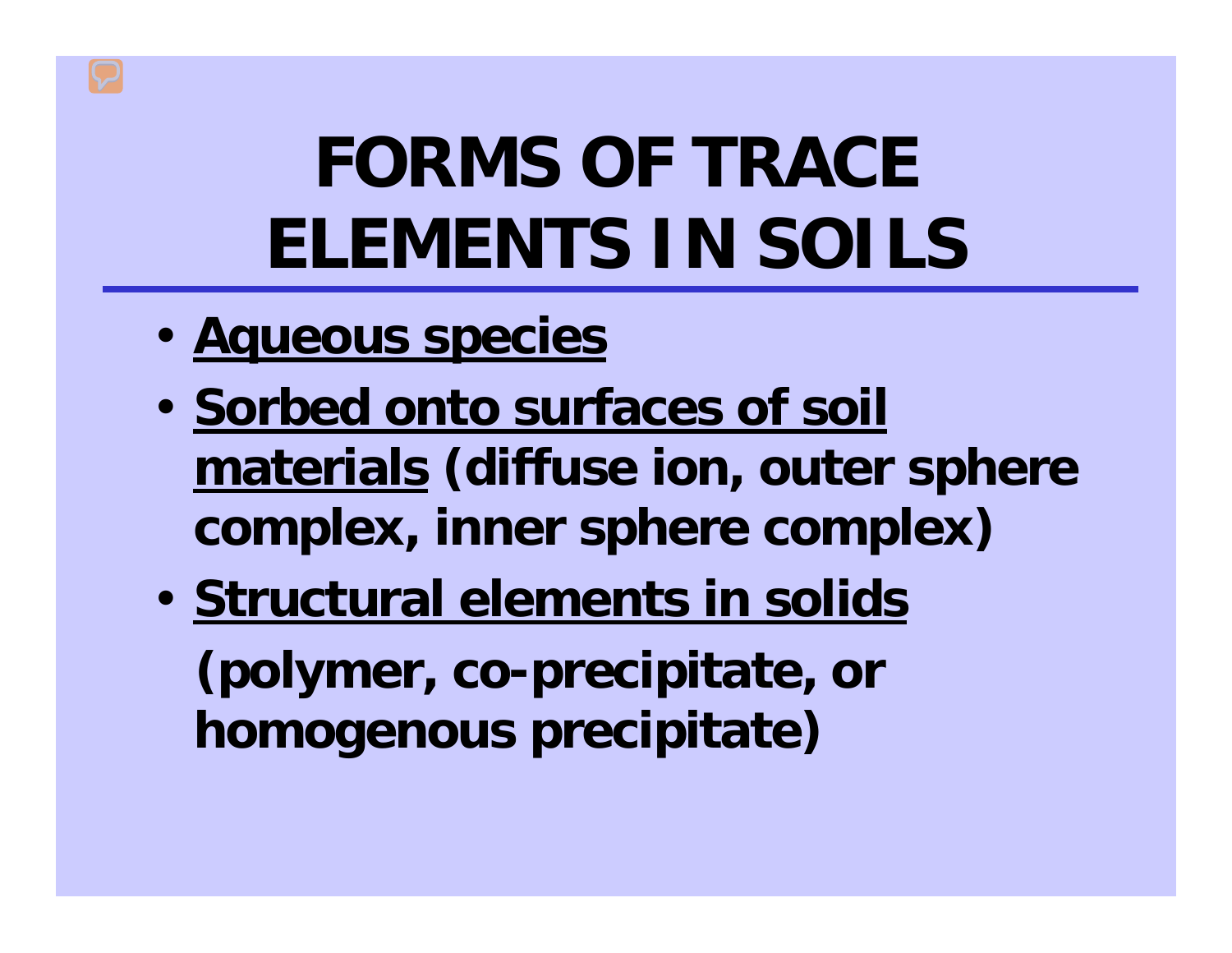# **BIOAVAILABILITY**

### **Essential or toxic element is bioavailable if:**

- **in a chemical form, plants can readily absorb it;**
- **once absorbed, it affects life cycle of plant.**

**(Sposito, G. 1989. The Chemistry of Soil.)**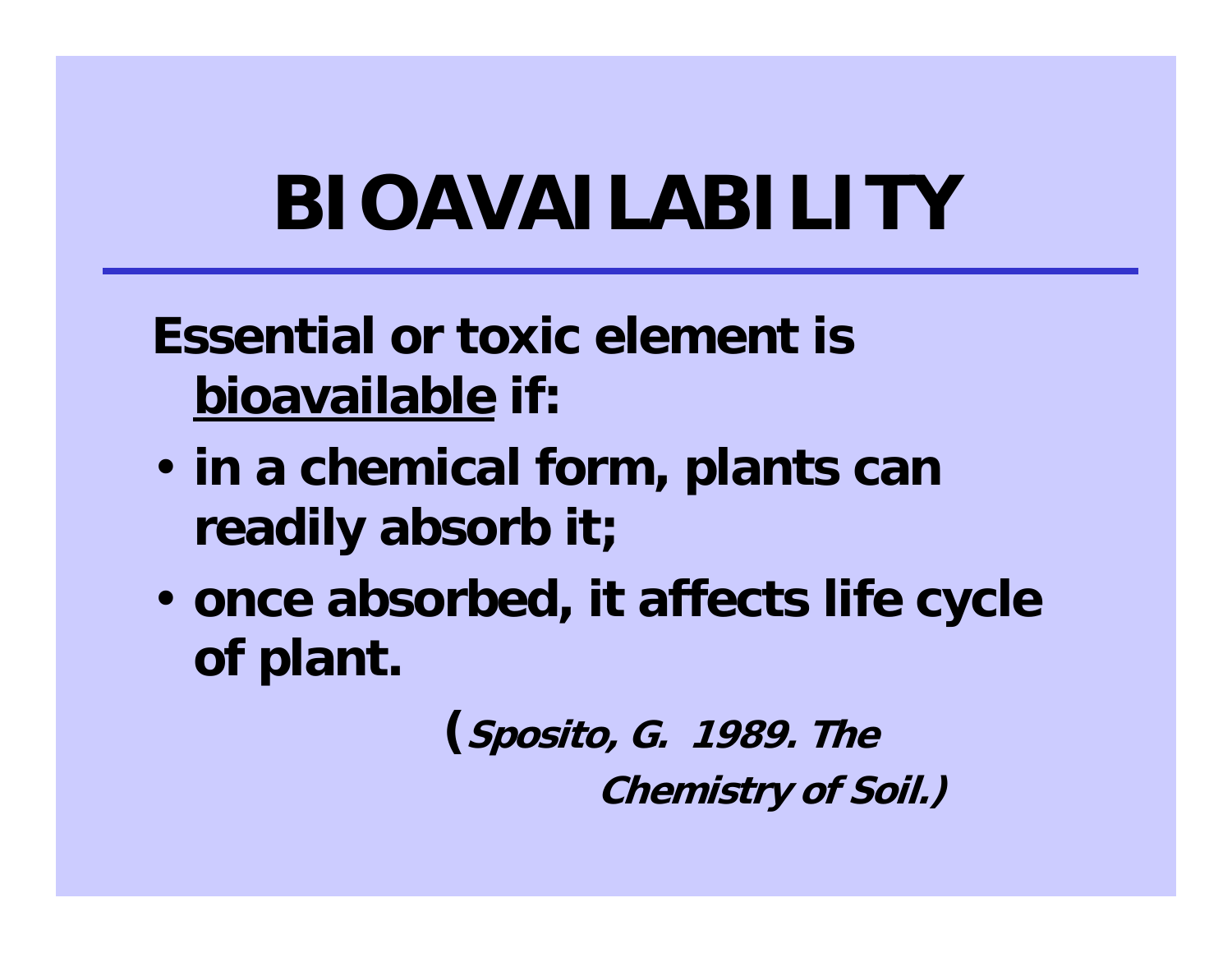# **METHODS TO DETERMINE BIOAVAILABILITY**

- **Sequential Fractionation**
- **Speciation e.g., As, Cr**
- **Animal testing e.g., soil consumption**
- **Blood from indigenous human population**
- Soil chemical extraction 1M CaCl<sub>2</sub> **0.1 M Ca(NO<sub>3</sub>)**<sub>2</sub>
- **Plant uptake/tissue concentrations**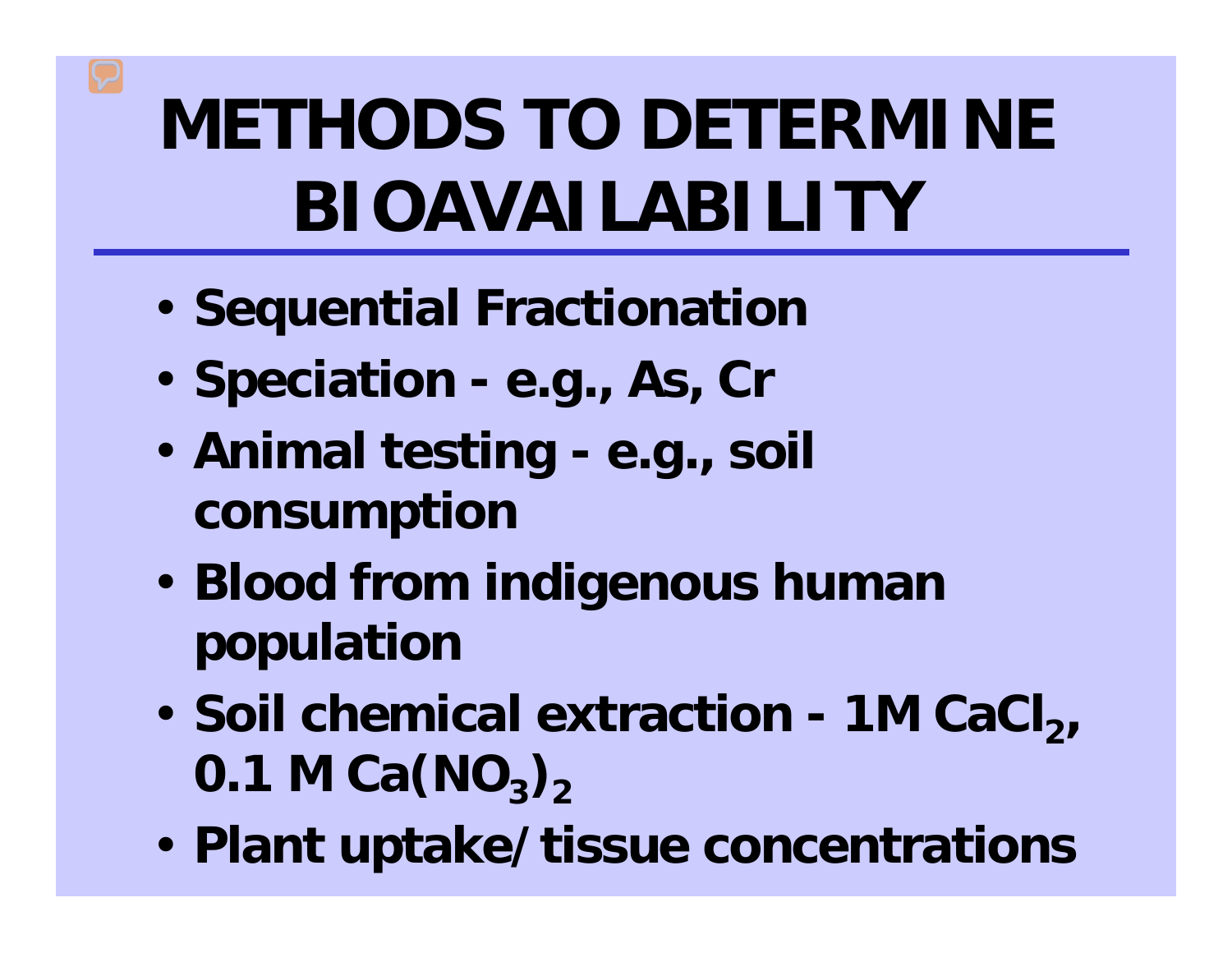# **QUESTIONS ABOUT METAL CONTAMINATION**

• **How can significant risks be accurately evaluated?**

• **How to remediate contaminated soils effectively (e.g., adjust pH, add organic material, phosphates, Fe oxides).**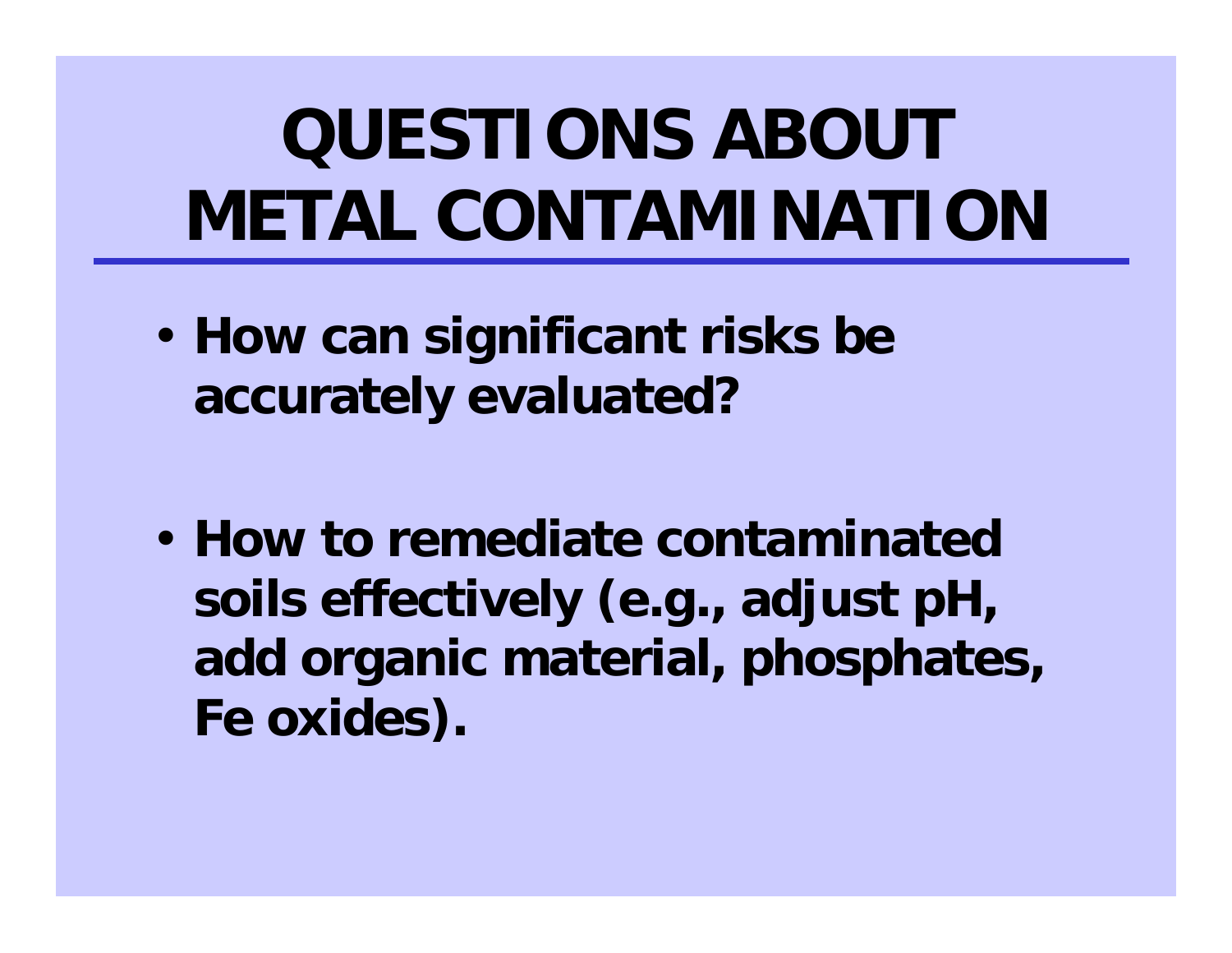## **SOIL PROPERTIES RELATED TO METAL DISTRIBUTION**

- •**Carbon/organic matter**
- •**Clay**
- •**Oxides**
- •**Cation Exchange Capacity**
- •**pH**
- •**Redox potential (Eh)**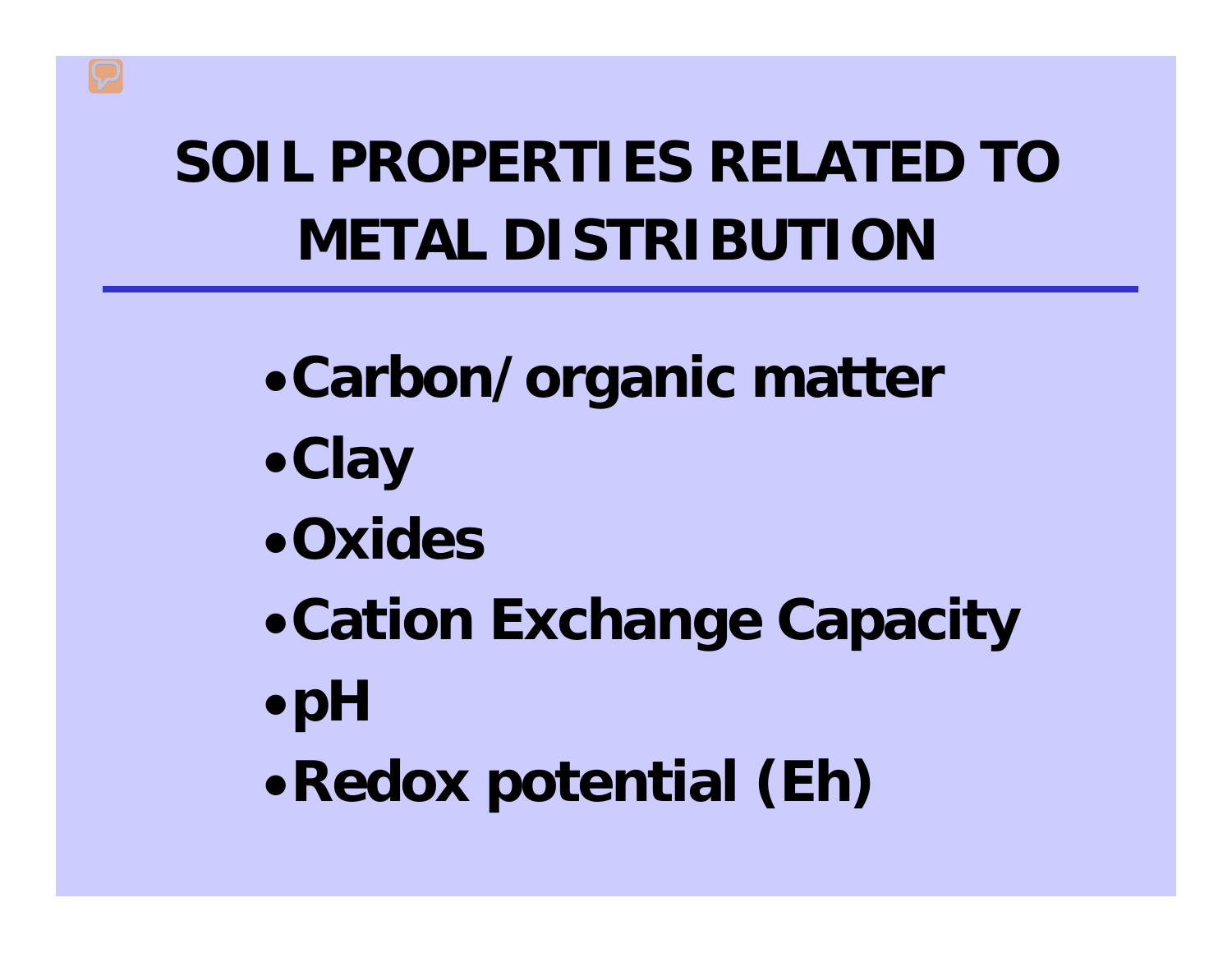

#### **The Pedon Concept--**

### **Extending limited point data to geographic coverage**

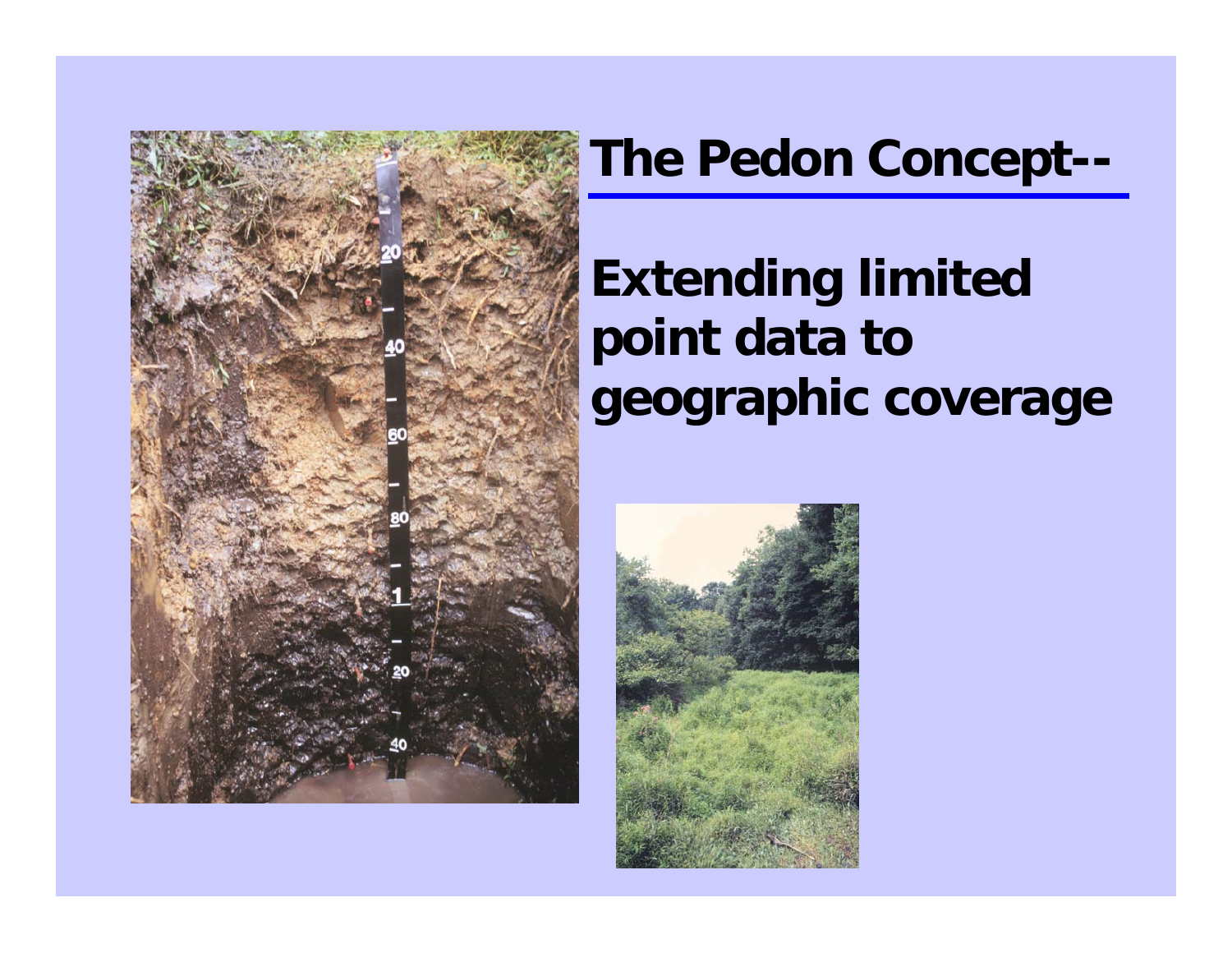## **NATIONAL SOIL GEOCHEMICAL DATABASES**

- **USGS - Shacklette**
- **1960s to late 1970s**
- **1,323 samples**
- **NRCS - Holmgren**
- **1978 to ~1990**
- **3,045 samples**
- **NRCS - Wilson and Burt**
- **1993 to present**
- **>1903 samples**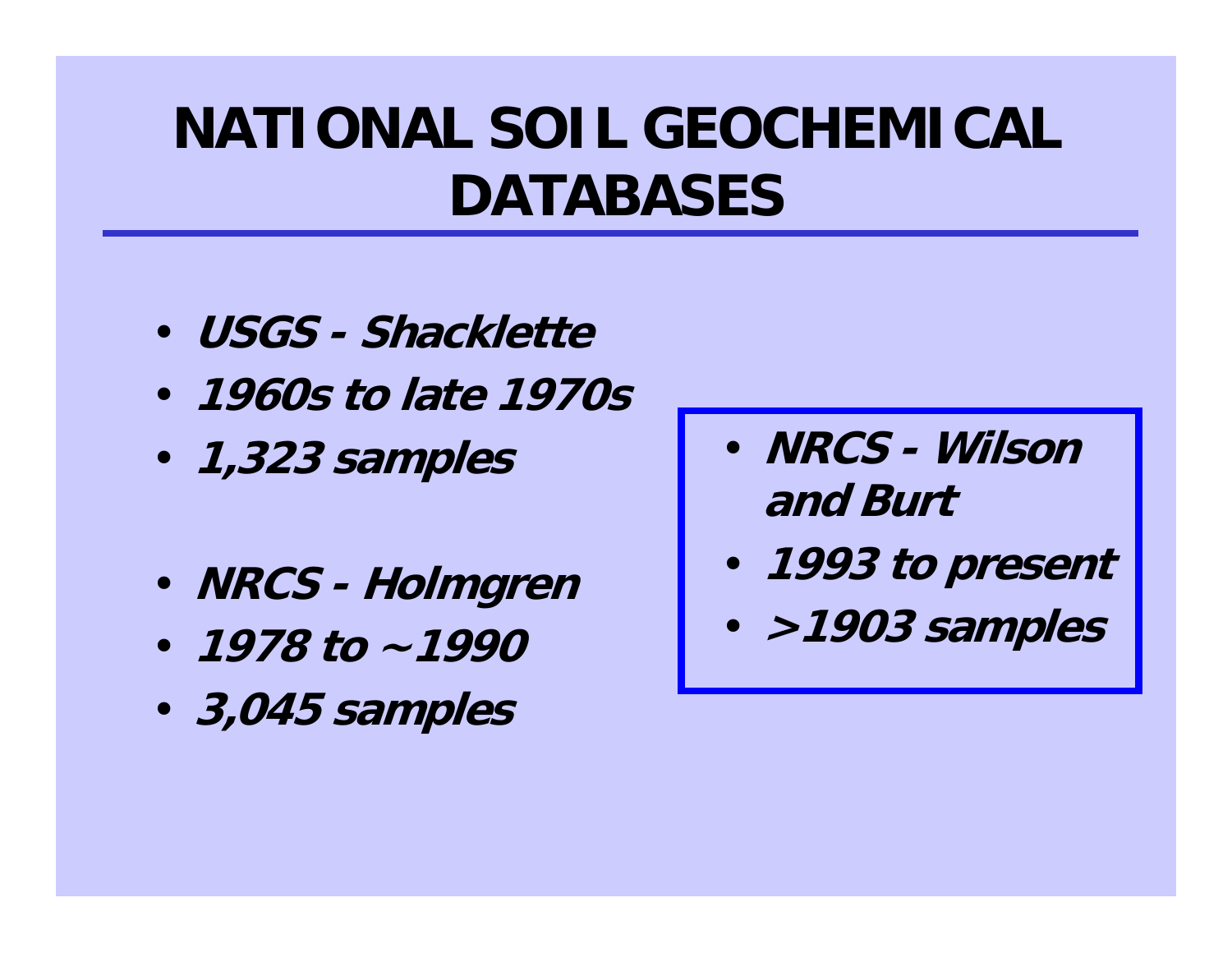## **STATUS - NRCS TRACE ELEMENT PROGRAM**

- **486 pedons (Benchmark, anthropogenic, other important soils)**
- **1903 samples (major horizons, satellite samples)**
- **50 states, Puerto Rico, Virgin Islands, Guam**
- **Morphological description, characterization data, georeference location**
- **Two digestions/sample: Major, Trace**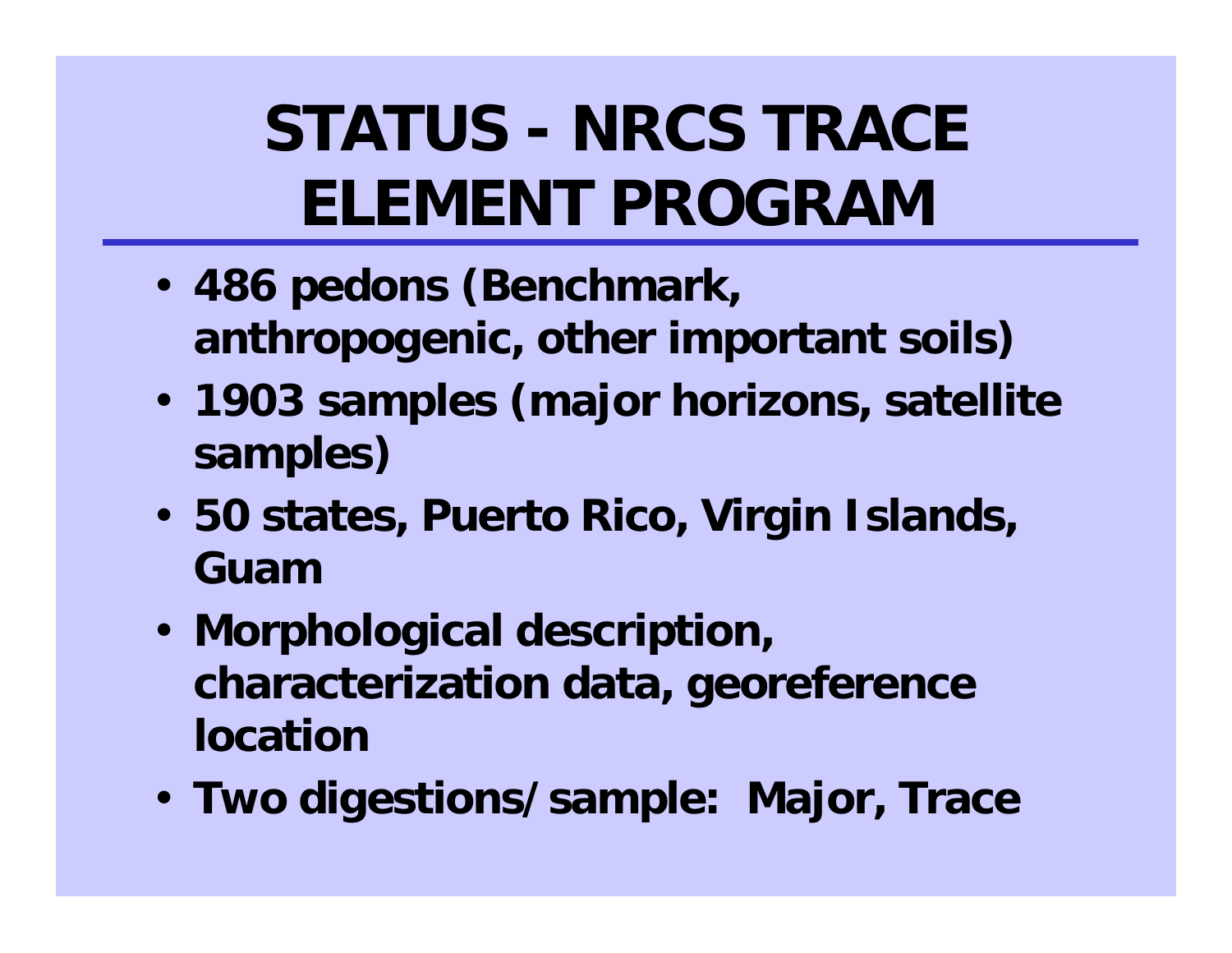## **Reported Elements**

• **HF+Aqua Regia: Si, Al, Fe, Mn, Ca, Mg, Na, P, K, Zr, Ti**

• **Aqua Regia: Cu, Zn, Cd, Pb, Ni, Cr, Co, Hg, Mn, P, Fe, (Ba, Be, Sr, Sb, Ag, As, Se)**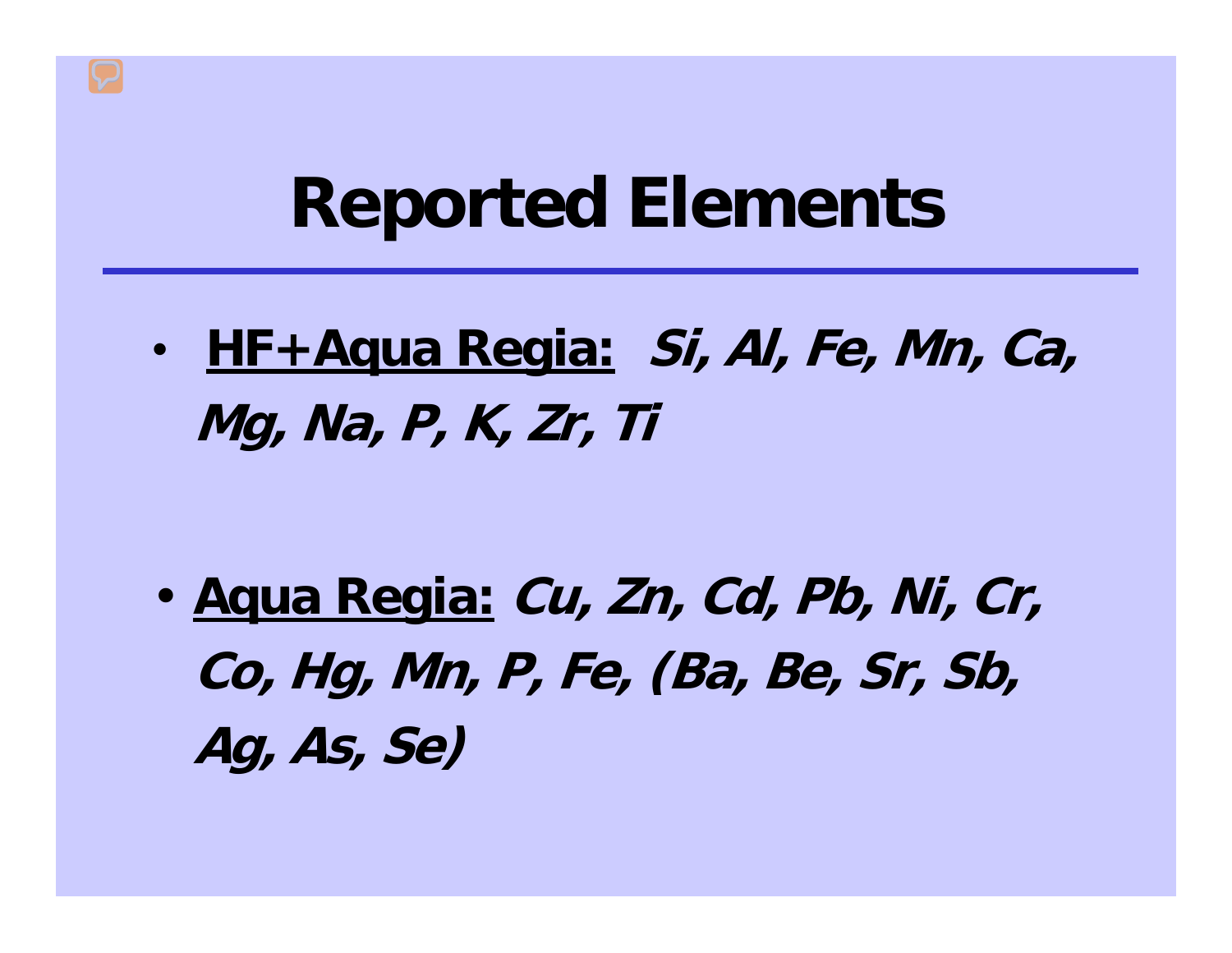# **DATA DISSEMINATION**

- **Project reports to states and MLRA offices**
- **Presentations, Publications**
- **Database/data warehouse**
- **Website**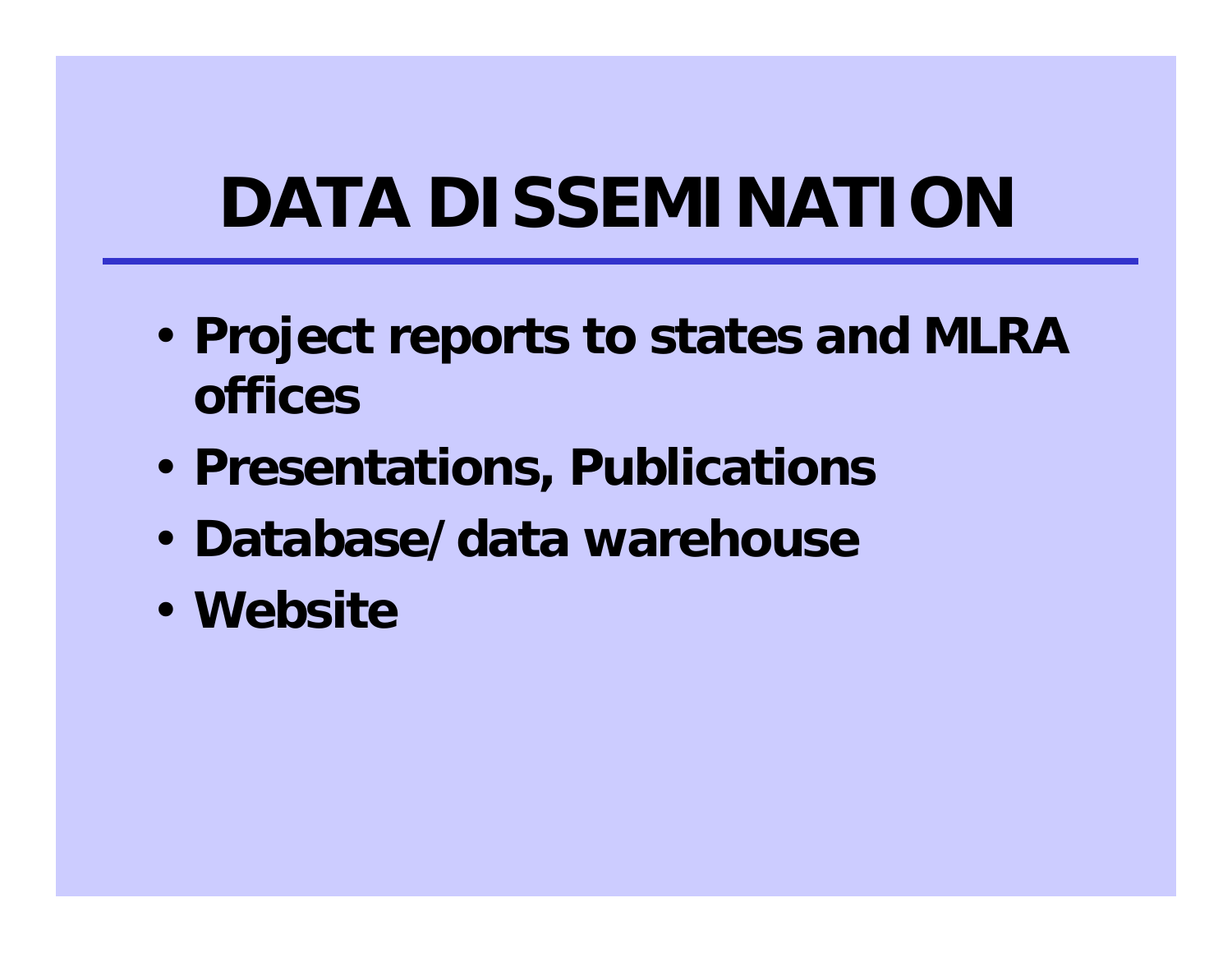### **Pedon Locations for Trace Element Data**

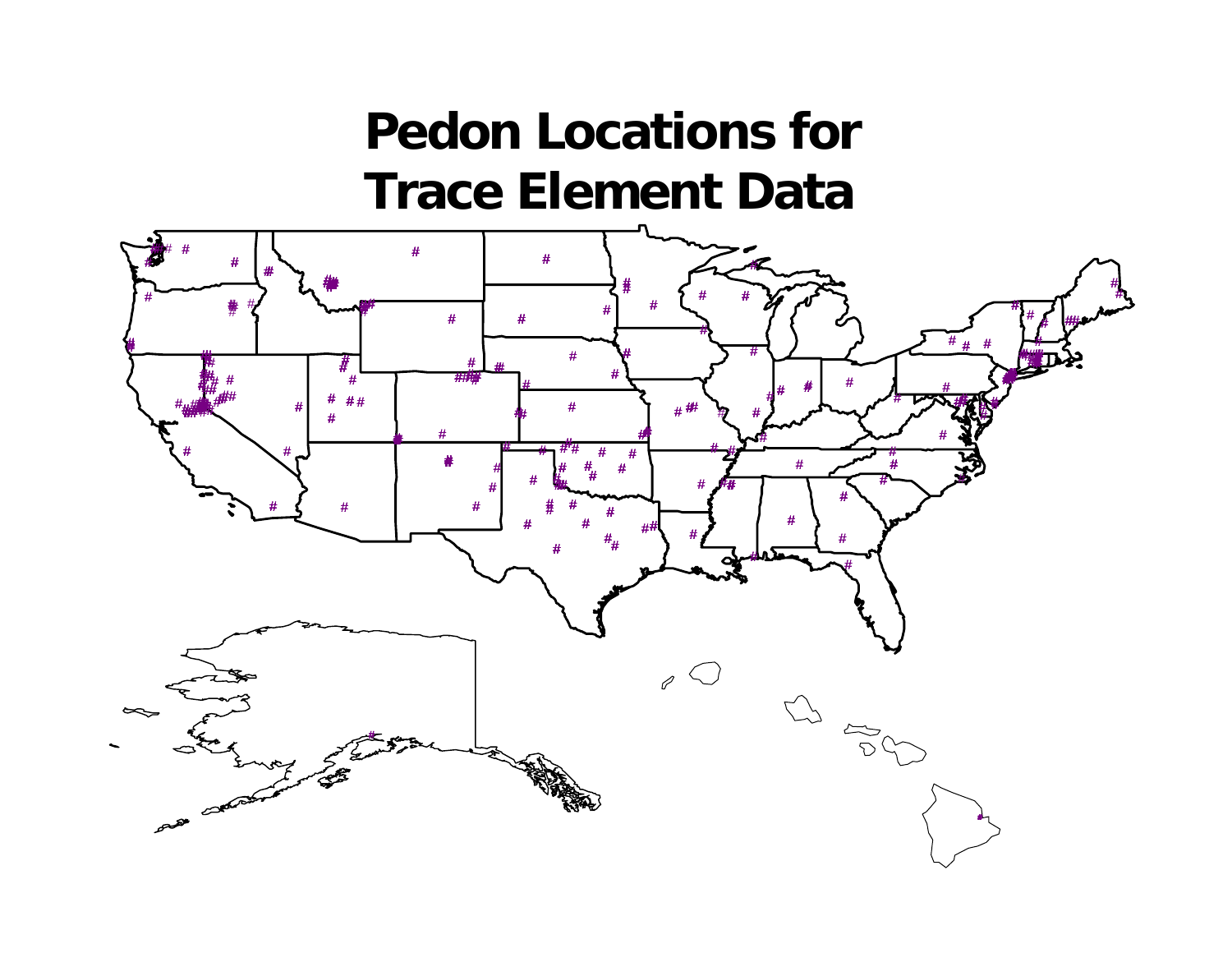### **Benchmark pedon samples Available (red)**

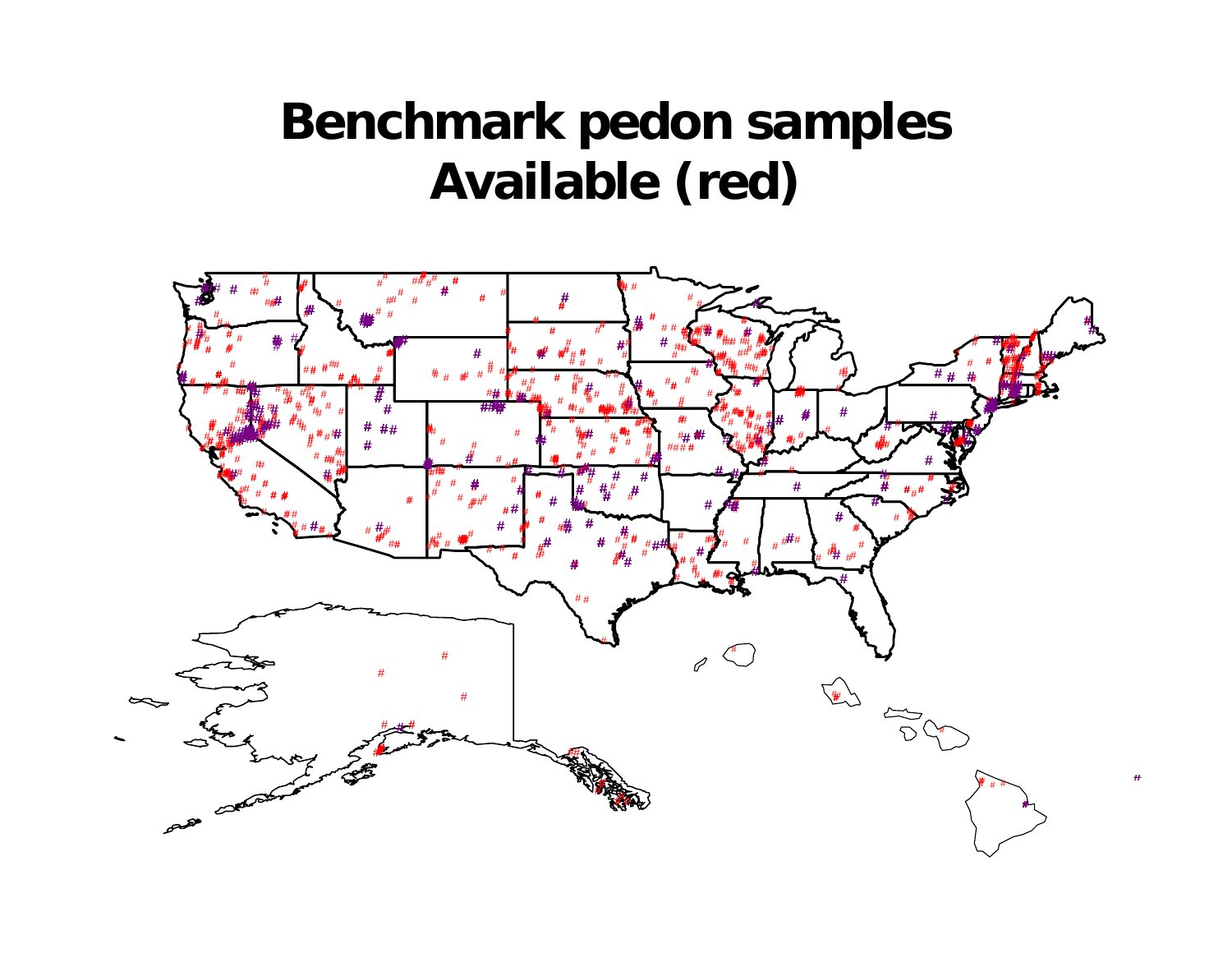#### **Counties with benchmark and other extensive Series, sampled and needing correlation in DB**

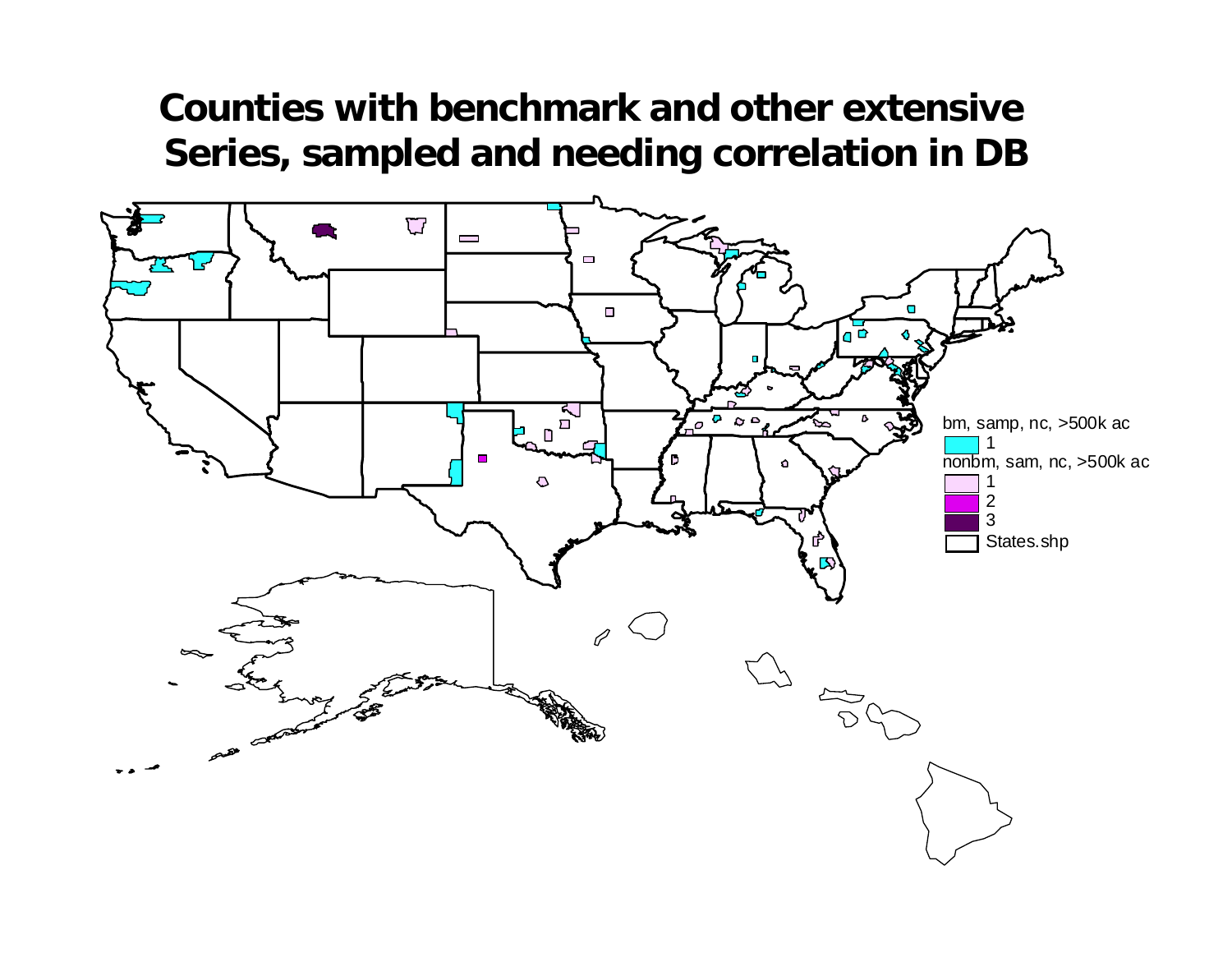#### **Counties with benchmark and other extensive Series, sampled and not sampled**

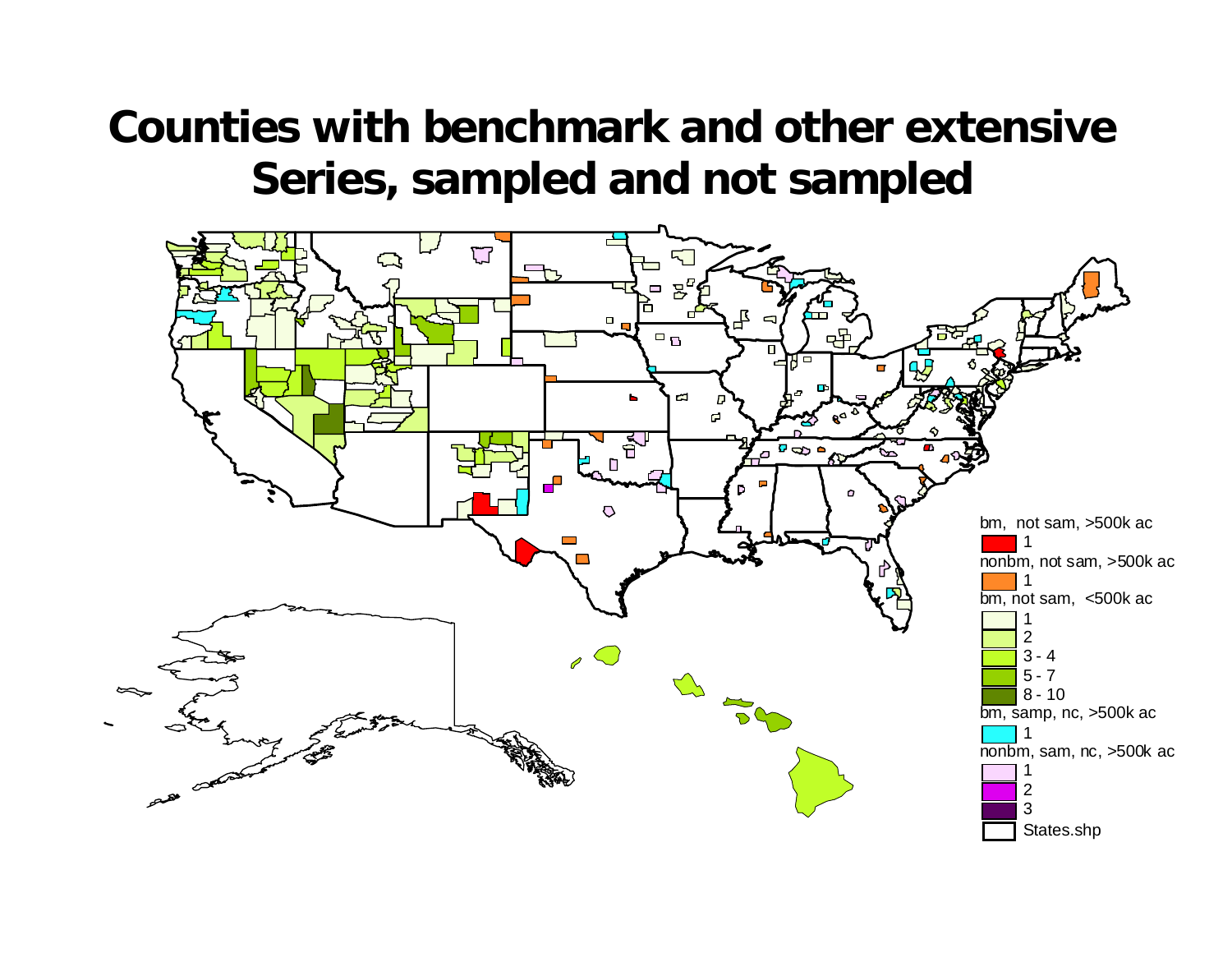# **Evaluation Required for Additional Data Collection**

- **Basis for sampling geographical vs. statistically random concepts**
- **Benchmark pedons and soils of significant acreage**
- **LRR, parent materials, and/or landforms in an MLRA or state**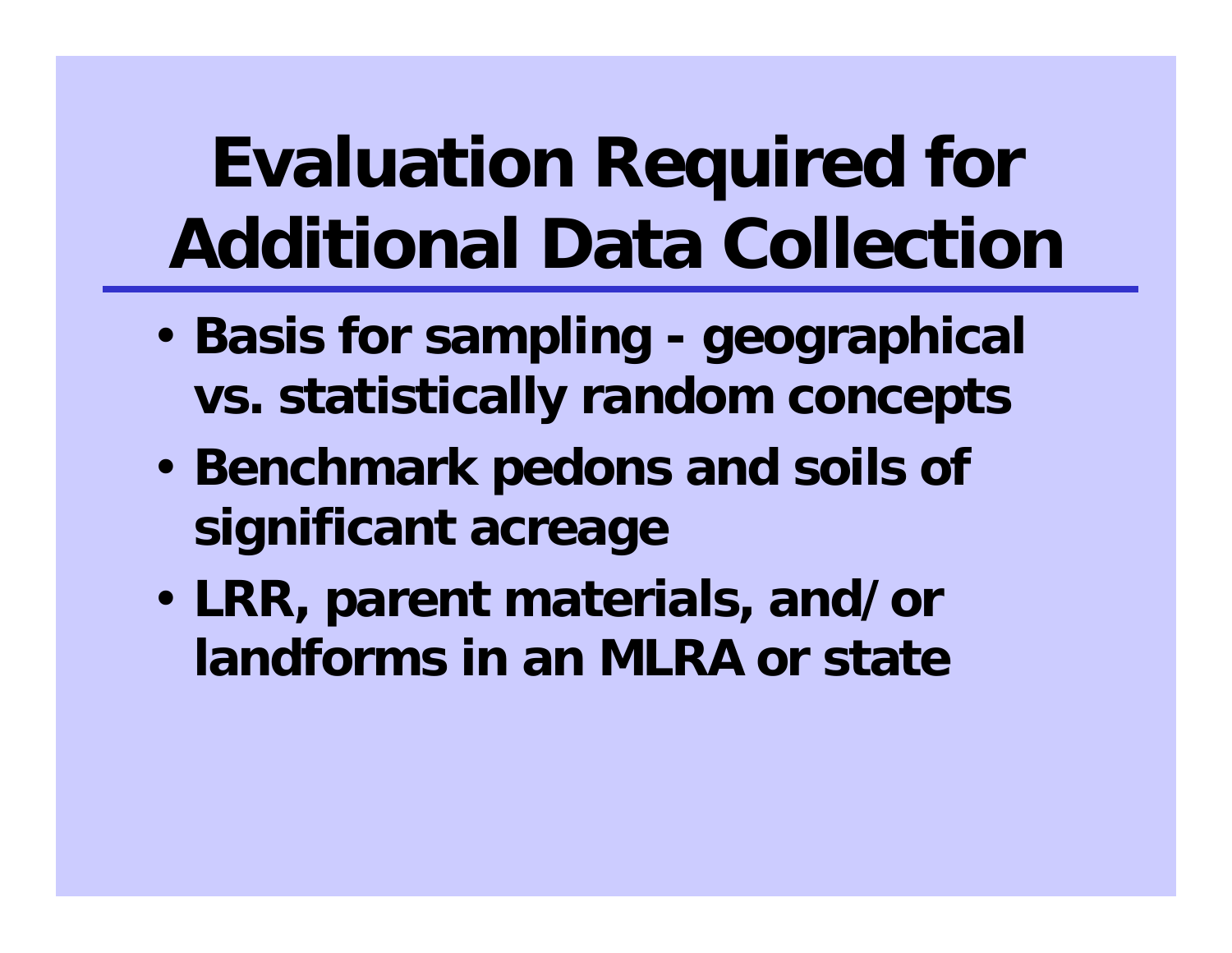**MINIMUM FIELD DATA SET (based on current approach)**

- **Choose representative site**
- **Identify soil type**
- **Georeference location**
- **Sample (minimum) 3 major horizons; possibly satellites**
- **Site and Morphological documentation**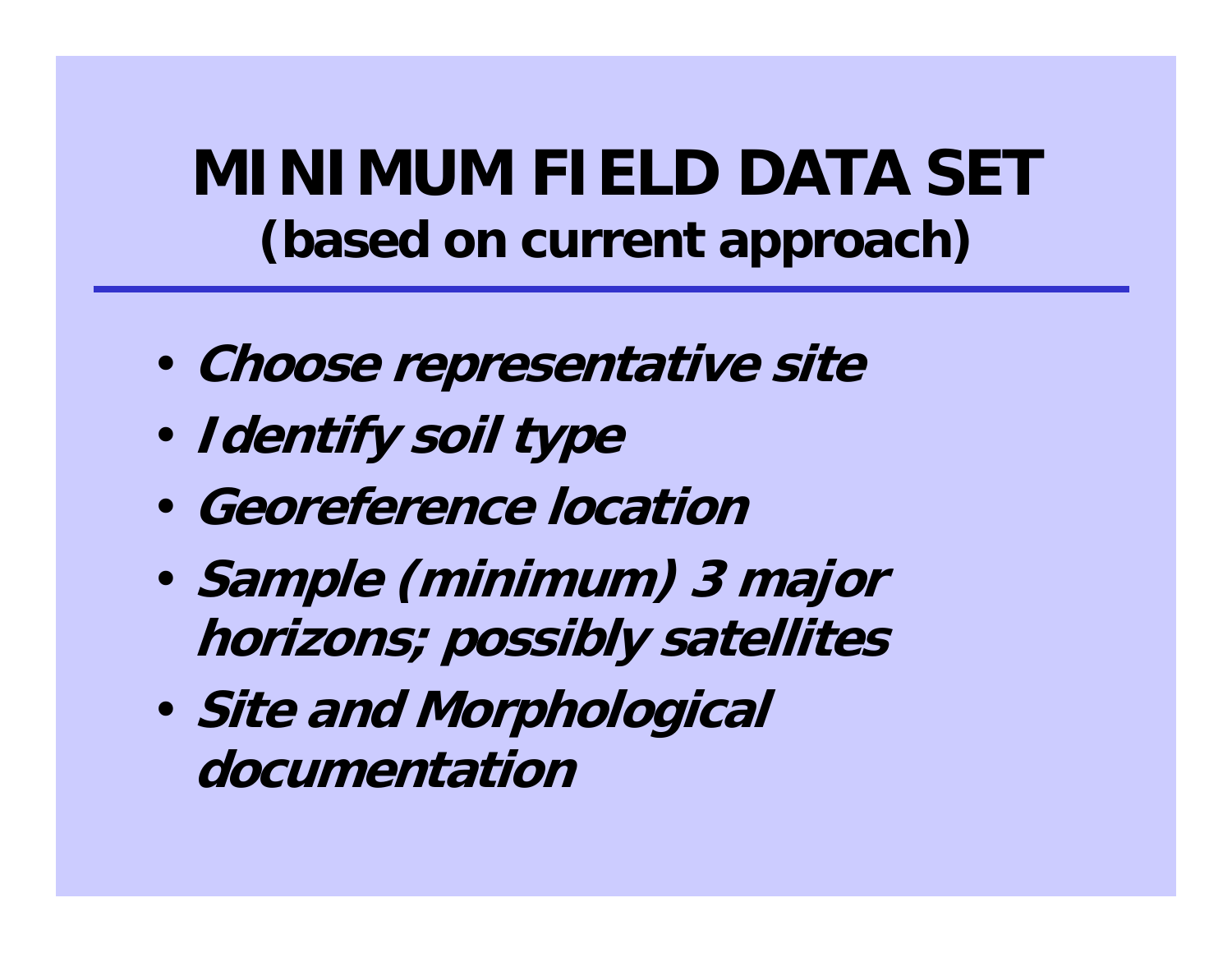## **MINIMUM LABORATORY DATA SET**

- **Major and Trace elements**
- **pH**
- **Particle Size Analysis**
- **Total C**
- **Selective dissolution (e.g., citr. dith, acid ox.)**
- **Cation exchange capacity**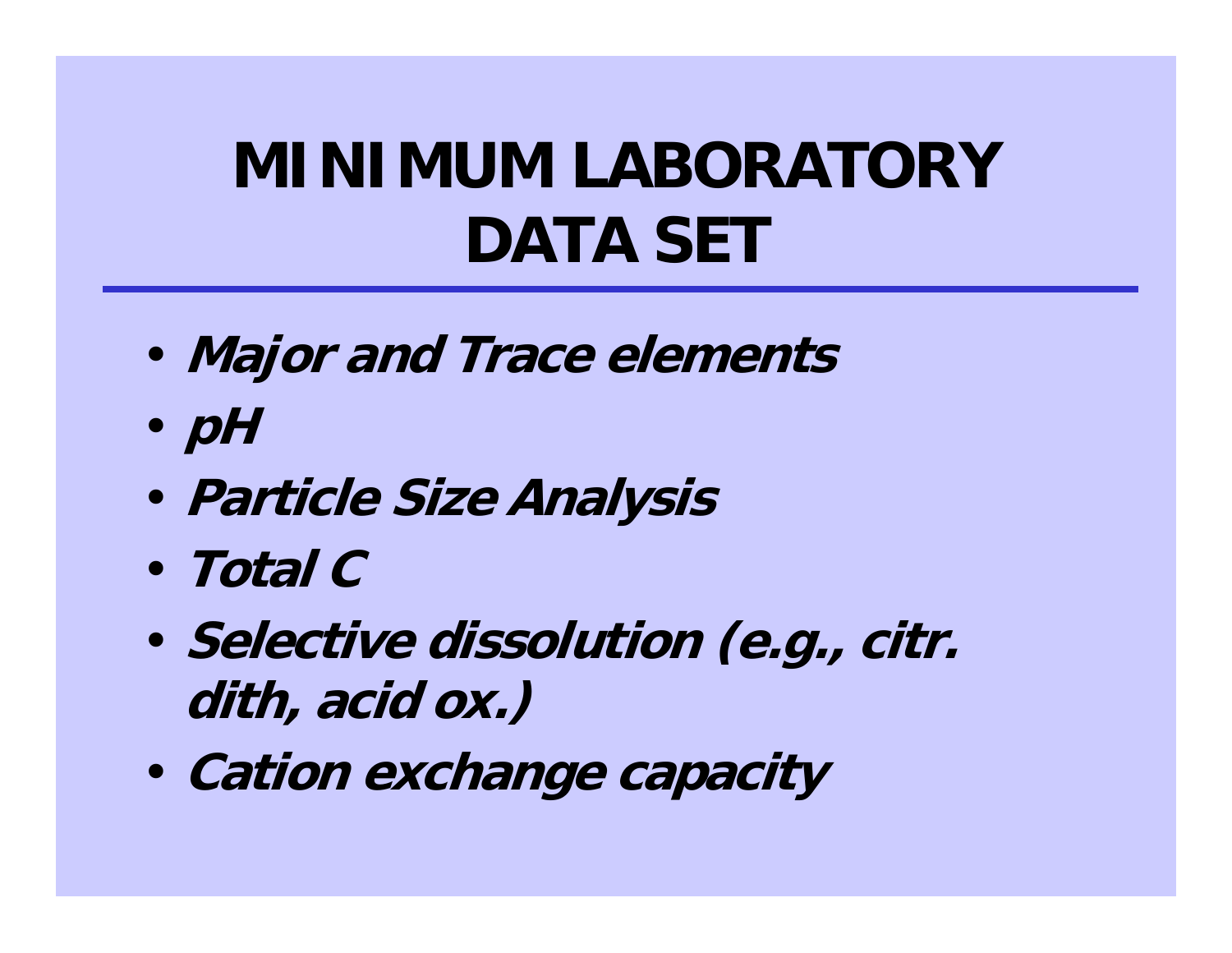## **USGS Collaboration**

• **Initial contact - March 2001**

• **Project: Soil Geochemical Landscapes (Funding beginning FY 2003)**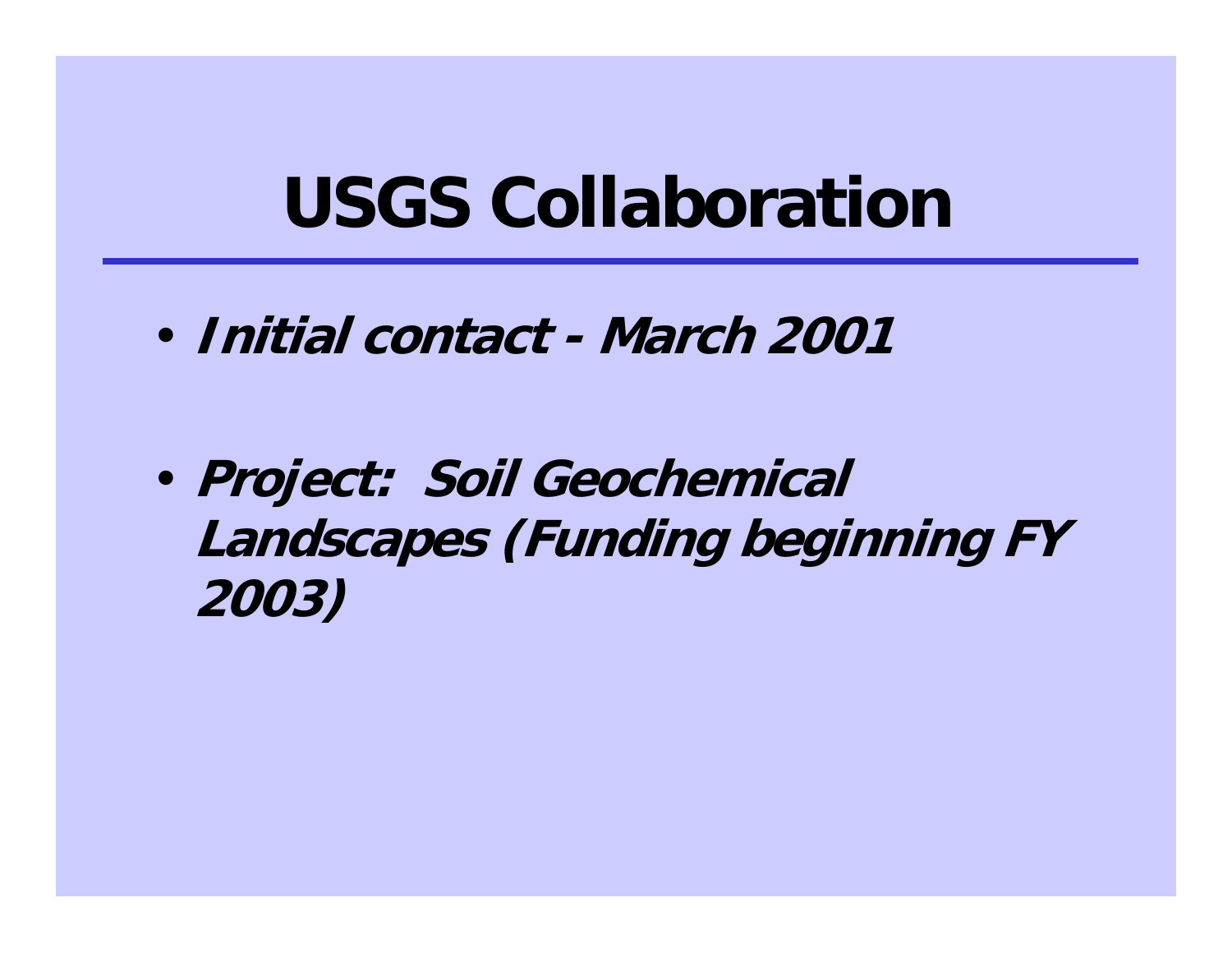## **USGS Collaboration**

- **Objectives: Evaluate local and regional spatial distribution**
- **Projects (on-going and new) of limited geographic area, followed by nation-wide survey**
- **Components: trace elements, organic contaminants, microbial ecology**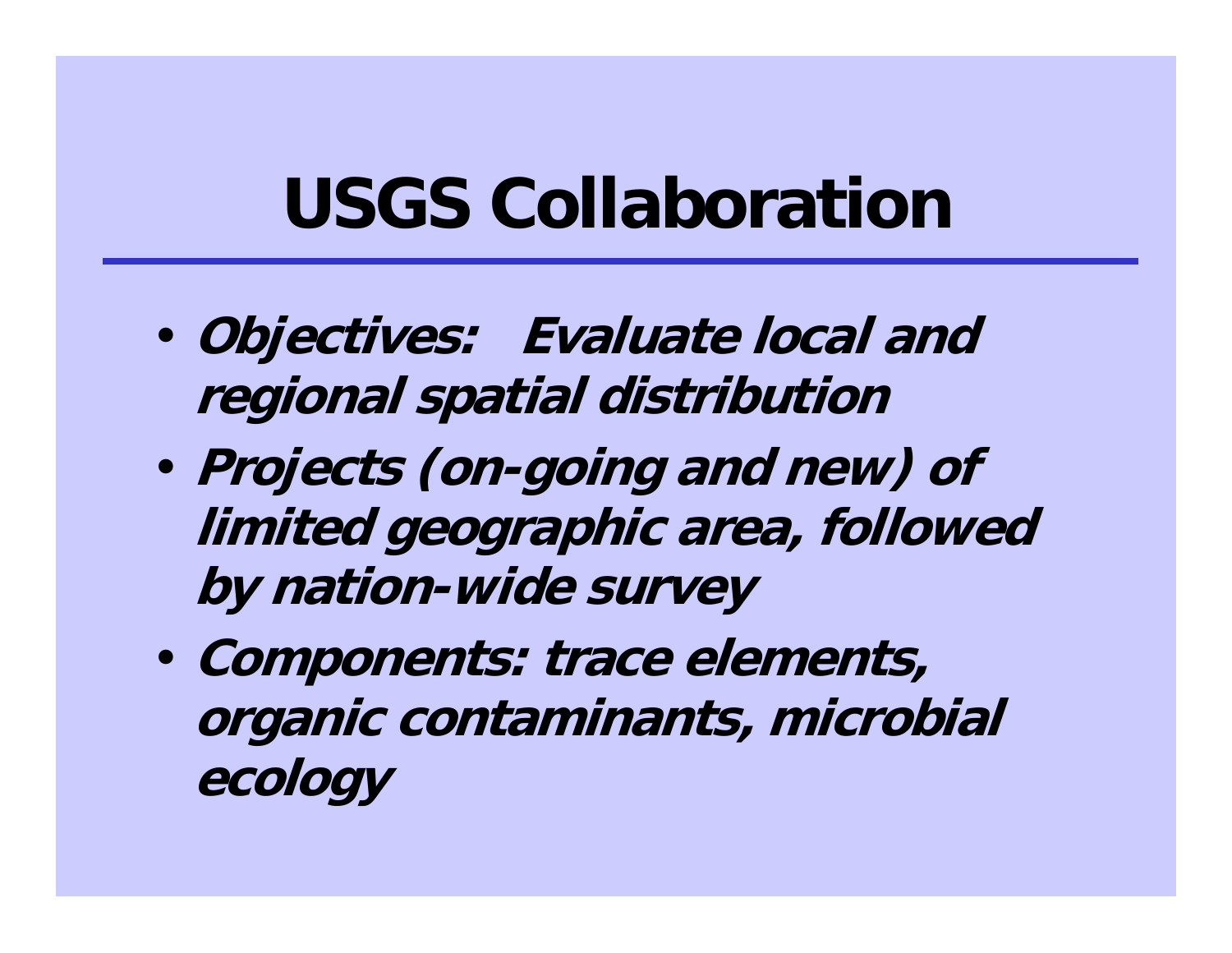

**Collecting 1000 lbs soil for laboratory trace element standard. Pawnee County, NE**

**Correlate geochemical data with epidemiological research (John Hopkins Univ.) of Baltimore residents near abandoned industrial brownfield sites**

### **Current Cooperative Efforts**

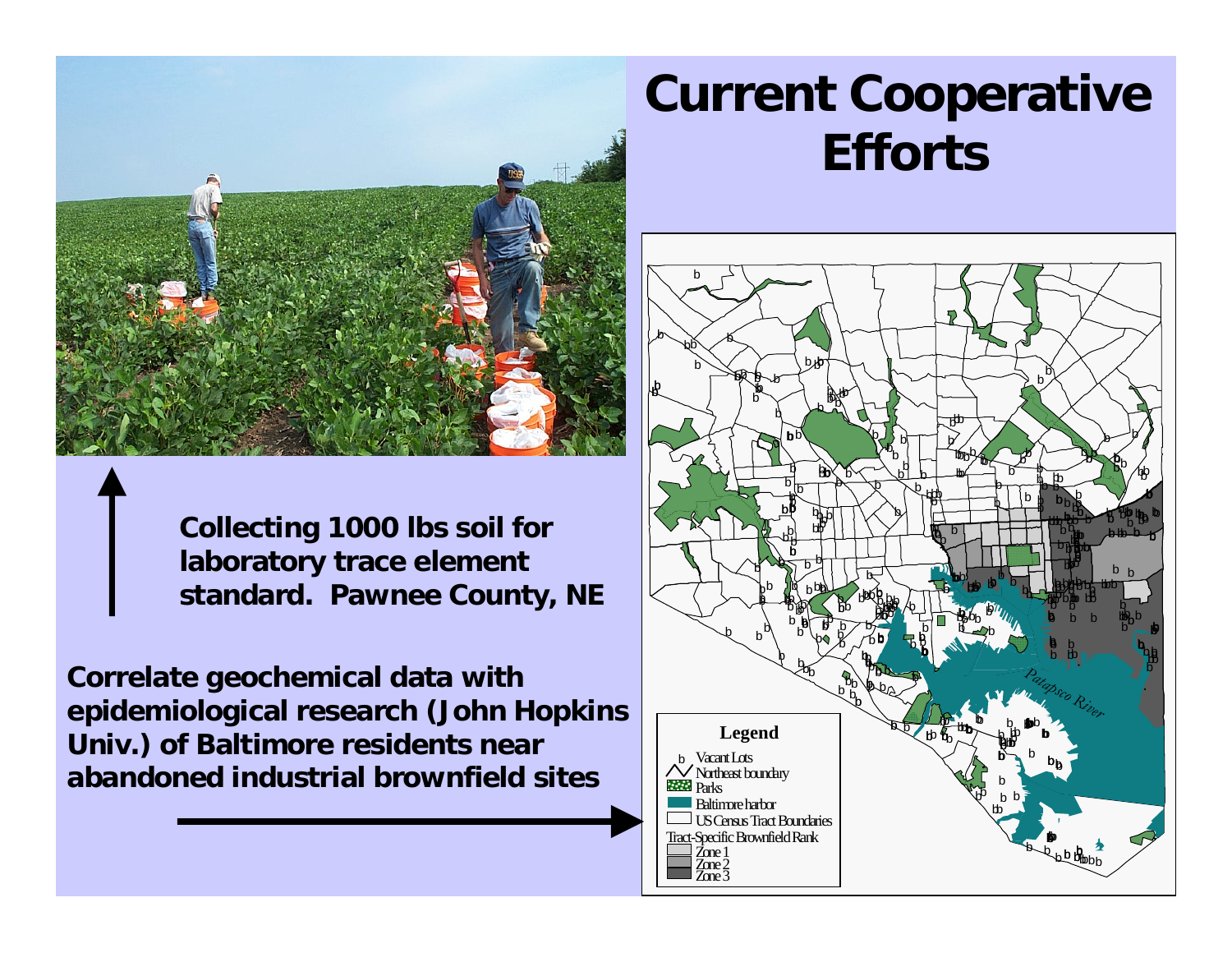# **FUTURE COOPERATION**

- **Geochemical Map of North America**
- **Cooperatively managed website for trace element data repository/links**
- **Projects of limited scale**
- **Nationwide survey??**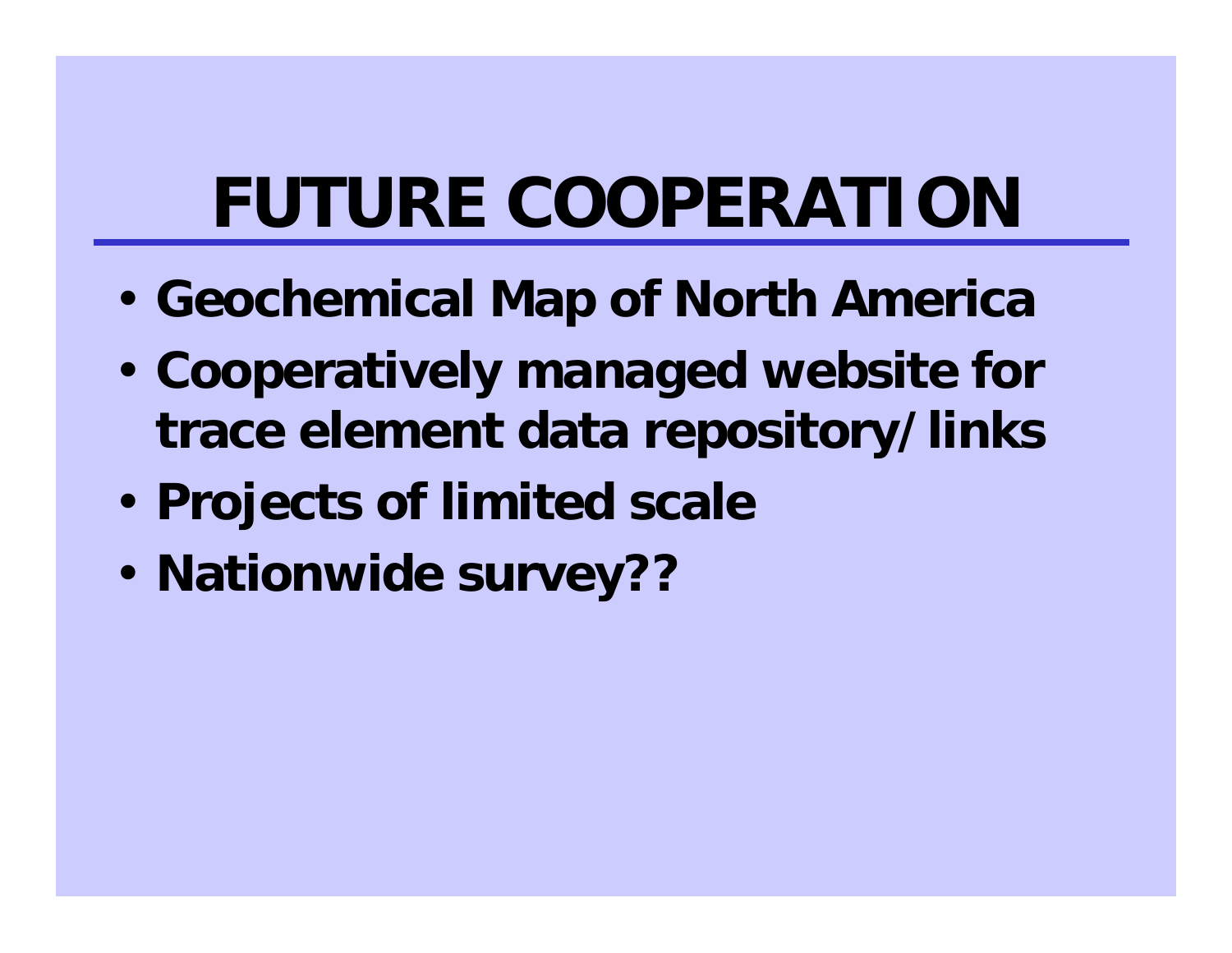## **CONCLUSIONS**

- **Elemental analysis provides data to address multiple needs of NRCS.**
- **NRCS SSL produces these data for site-specific or regional applications.**
- **Current approach is based on georeference pedons of major soils.**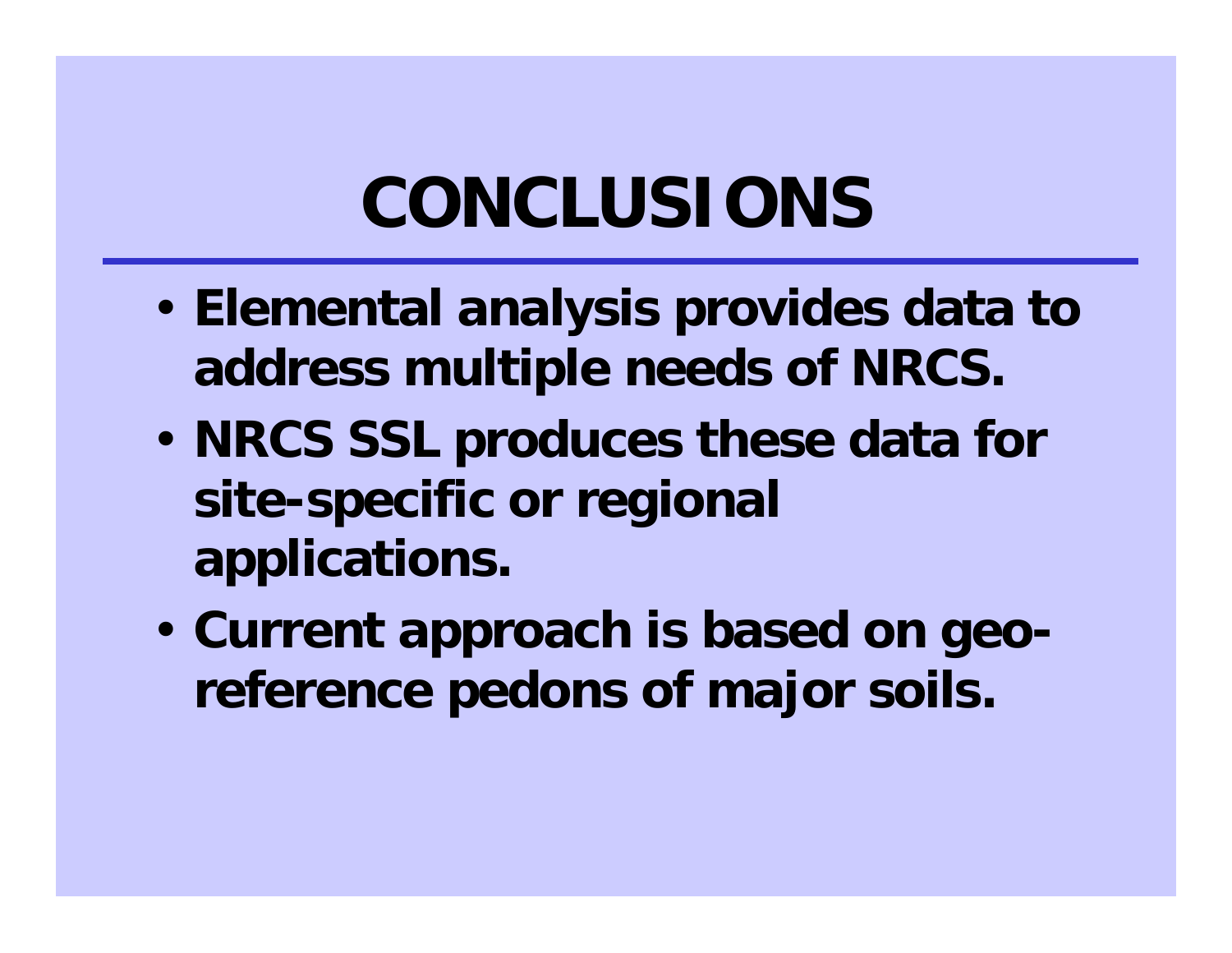# **CONCLUSIONS**

- **Elemental data needs to be complemented with field documentation and additional lab analyses.**
- **We (Burt, Wilson) are willing to work with individual states/MLRA offices to provide data.**
- **If a cooperative program is developed with USGS, it should be tailored to the needs of the NCSS.**